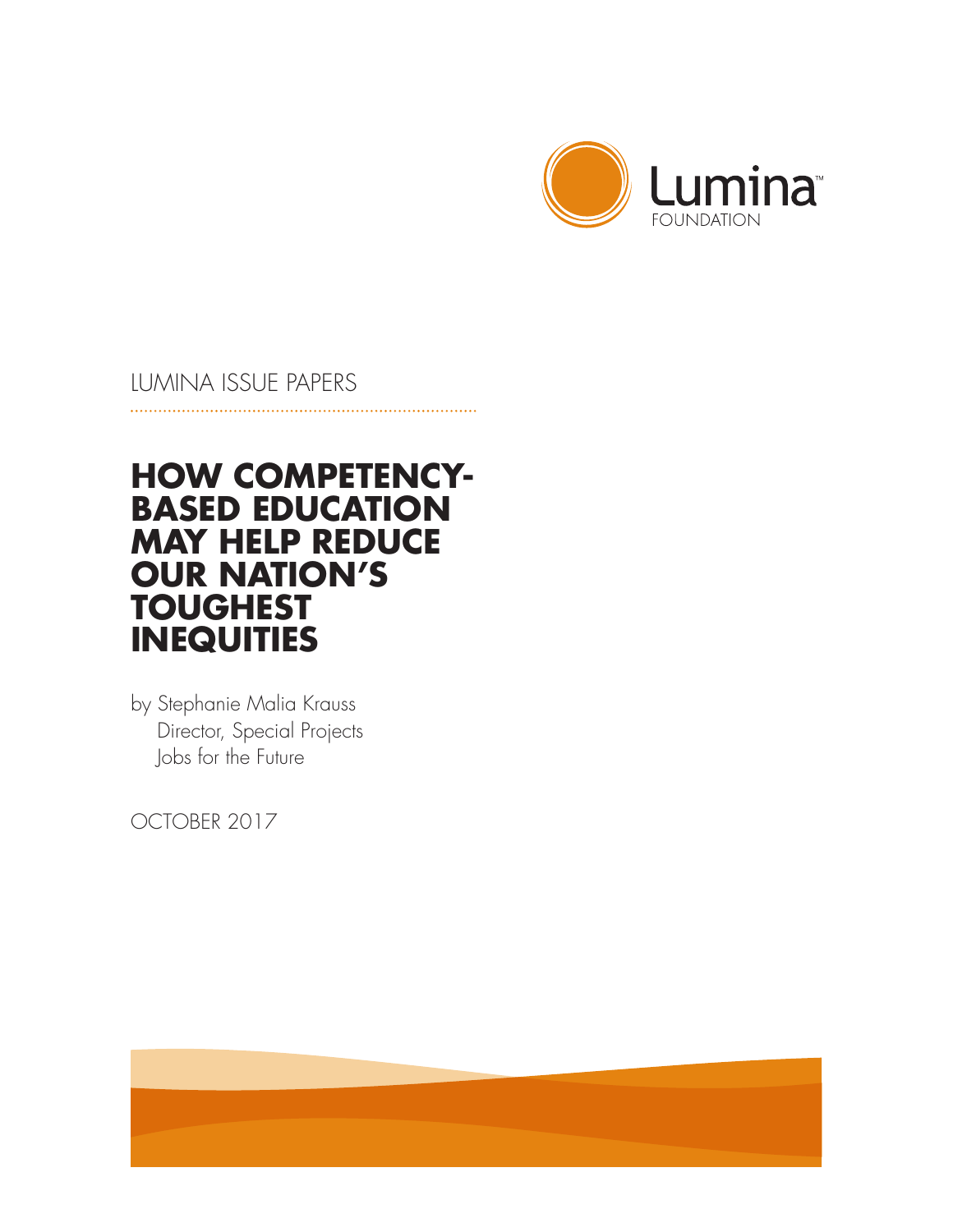## **Table of Contents** Who Gets Ahead

| Who Gets Ahead in Life                              | 2              |
|-----------------------------------------------------|----------------|
| About this Paper                                    | $\overline{2}$ |
| Using CBE as a Pathway to Economic Advancement      | $\overline{4}$ |
| <b>Three Learner Populations that CBE Programs</b>  |                |
| <b>Should Prioritize</b>                            | 5              |
| Underserved Learners of Color                       | 5              |
| Unemployed and Underemployed Adults                 | 7              |
| Adults with Some College, No Credential             | 8              |
| <b>Four Priority Programs for CBE Providers</b>     | 9              |
| Certificate and Degree Programs                     | 9              |
| CBE Certificate and Degree Programs at              | 9              |
| <b>Broad-Access Schools</b>                         |                |
| <b>Community Colleges</b>                           | 9              |
| Public Colleges and Universities                    | 9              |
| For-Profit Universities                             | 10             |
| New Forms of Credentials                            | 10             |
| <b>General Education Courses</b>                    | 11             |
| College Access and Success Programming              | 11             |
| Early-College, Middle-College, and                  | 12             |
| Dual-Enrollment Programs                            |                |
| Developmental Education                             | 12             |
| Workforce Training Programs                         | 13             |
| <b>Priority Program Types for CBE Providers</b>     | 15             |
| <b>CBE Programs for Frontline Community Workers</b> | 15             |
| CBE Programs in High-Growth Sectors                 | 15             |
| CBE Programs in High-Need Industries                | 15             |
| CBE for Education and Economic Advancement          | 16             |
| Moving Forward                                      | 16             |
| Prioritize the South                                | 16             |
| Prioritize Broad-Access Schools                     | 17             |
| Prioritize Fields that are in High Demand and       | 17             |
| <b>Build Communities</b>                            |                |
| Engage Federal Policymakers                         | 17             |
| Engage State Policymakers                           | 17             |
| References                                          | 18             |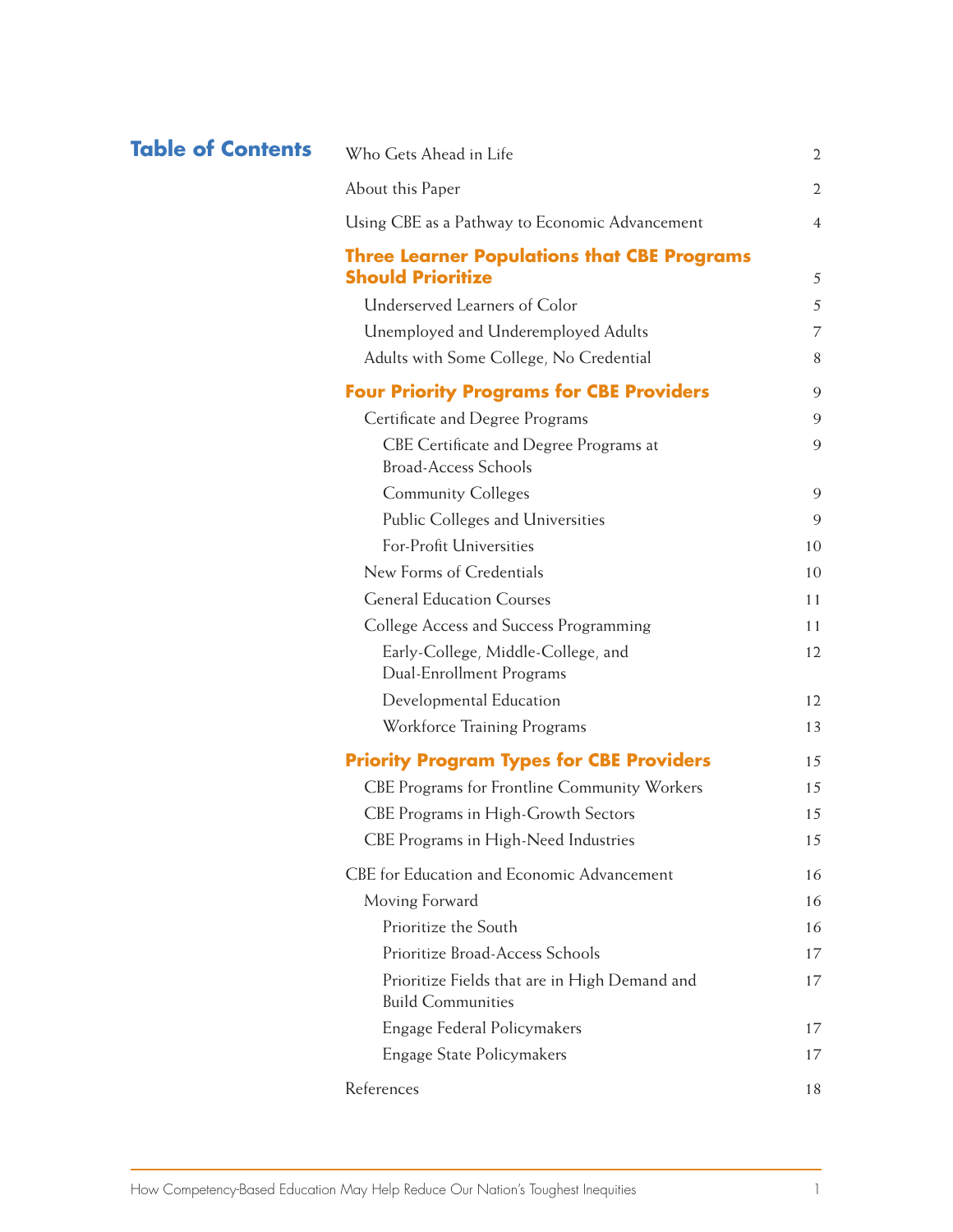## **Who Gets Ahead in Life**

Education and economic advancement are key aspects of being able to support our families, enjoy our jobs, feel challenged and connected at work, and live with a sense of personal well-being and security. A college education — and the added wealth and options it typically affords — is assumed for our nation's most privileged and pedigreed, but it can be a pipe dream for the many millions in our country who live in poverty and are underserved and underrepresented.

In the United States, persistent education gaps and economic inequity prevent many from living the kind of lives they want or need. Lack of opportunity and skills keep many stuck in a cycle of disadvantage and despair. People become trapped in low-wage jobs with long hours and face the uncertainty and stress that come from being among our nation's working poor.<sup>1</sup>

Competency-based education (CBE) is a rapidly growing movement of postsecondary and K-12 programs that allow learners to move ahead based on what they know and can do, rather than time spent in class. At the postsecondary level, CBE could be a pathway that helps many thousands of learners move from poverty to prosperity.

### **About this Paper**

This paper considers how CBE can be used to educate, equip, and empower learners who struggle in postsecondary learning programs because of who they are and where they live. Recommended starting points — places and programs — are provided throughout the paper to highlight where and how CBE providers can prioritize equity.

The first section identifies three learner populations for CBE programs to prioritize: learners of color, adult learners who are unemployed or underemployed, and adult learners with some postsecondary education but no credential. The second section details the types of programs CBE providers should offer, and the final section suggests some occupations and industries for which CBE programs should prepare their graduates.

Solving historic, persistent inequities does not start or end with the use of CBE. With this understanding, this paper seeks practical ways for educational providers and employers to use CBE as one strategy for supporting and mobilizing our most underserved postsecondary learners. If CBE keeps expanding without planning to intentionally support and serve the most underserved learners, then this increasingly popular form of postsecondary education could unintentionally worsen our nation's toughest inequities, rather than reducing or eliminating them.2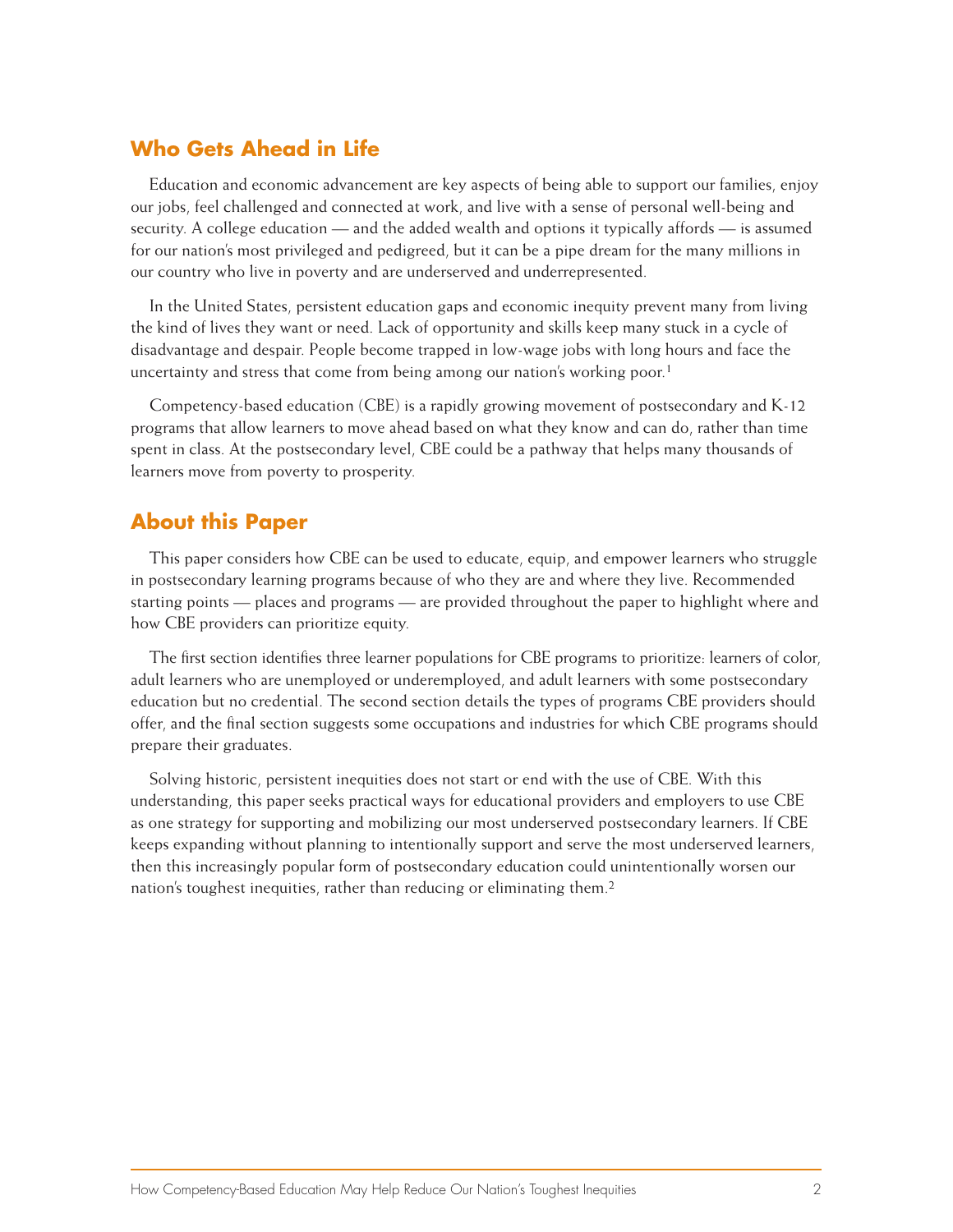## **Four Persistent Equity Gaps Competency-Based Education Could Help Reduce**

#### **Achievement Gap**

The achievement gap is the difference in learners' academic standing—often connected to race, class, and/or gender. Differences in academic achievement occur for many reasons. In high school, learners of color tend to perform worse than their white classmates on standardized tests. In 2016, the ACT Foundation's annual report on college readiness in the United States reported that roughly half of white high school learners show strong college readiness, while only one in five Hispanic learners and less than one in eight African-American learners perform similarly. This achievement gap persists in college. According to Richard Arum and Josipa Roksa in *Academically Adrift: Limited Learning on College Campuses,* African-American, Hispanic, and American Indian learners are most likely to start college before they are ready and leave before completion.

#### **Attainment Gap**

Closely related to the achievement gap is the attainment gap. This is the difference between those who earn a postsecondary credential and those who leave without completing. In July 2014, the National Student Clearinghouse Research Center reported that more than 31 million adults in the United States lack a college credential, but do have some college credit. In May 2014, the *New York Times* published a widely circulated article, "Who Gets to Graduate?" It reported that 40 percent of learners who start college have not graduated within six years, and those who graduate on time tend to come from wealthier backgrounds than those who do not. Boys and men of color are the worst hit. According to Shaun Harper's *Black Male Student Success in Higher Education,* less than half of boys and men of color graduate high school; of those who make it to college — and they are few, representing less than 5 percent of all college learners — two out of three will fail to finish.

#### **Opportunity Gap**

The opportunity gap is the difference in the quality and quantity of opportunities and supports available to learners, often because of who they are or where they live. In *Our Kids: The American Dream in Crisis,* Professor Robert Putnam describes the gap this way: "There's no denying that rich and poor kids in this country attend vastly different schools nowadays, which seems hard to square with the notion that schools are innocent bystanders in the growing youth class gap." According to Putnam, opportunity gaps in childhood have serious consequences in adulthood. If opportunities are limited and resources scarce, learners will struggle to achieve academically and acquire the skills they need.

#### **Skills Gap**

The skills gap is the difference between what individuals can do and the skills they need for a role or responsibility, oftentimes in the workplace. A 2014 Gallup poll commissioned by Lumina indicated that many business leaders believe recent college graduates are unprepared

*Continued on Page 4*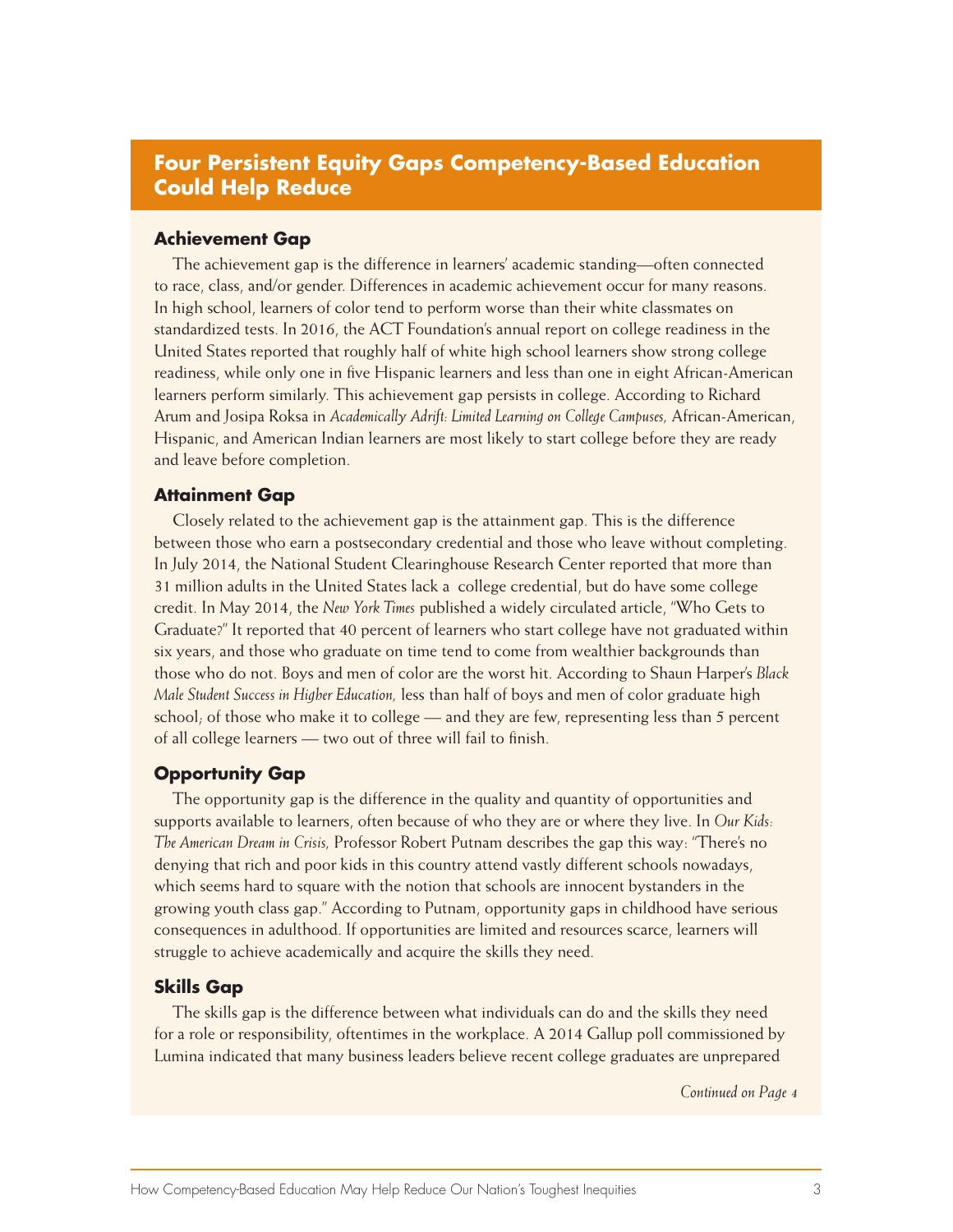#### *Continued from Page 3*

for the workforce. Of those surveyed, more than one-third thought recent college graduates lacked the competencies that companies needed. That same year, another Gallup poll surveyed chief academic officers. The results stood in stark contrast to the survey of business leaders: In this poll, Gallup found 96 percent of chief academic officers believed their recent graduates were ready for work.

Skills gaps could be on the rise. In a Deloitte study titled *The Lifetime Learner: A Journey through the Future of Postsecondary Education,* author John Hagel III predicted that, by 2020, the skills we use at work will have a five-year shelf life. This shelf life will fall as the number of new jobs rises. The sheer speed of change is hard to keep up with. The Association of American Colleges & Universities (AAC&U) reports in *College Learning for the New Global Century* that adults in the United States change jobs about 10 times between the ages of 18 and 40. Job transience, coupled with the rapid changes in skills and professions, makes the skills gap an increasingly urgent problem to address.

### **Using CBE as a Pathway to Economic Advancement**

In June 2014, Lumina Foundation issued its Equity Imperative, offering principles for equity and excellence in postsecondary education. In the imperative, excellence is described as "clear, flexible and transparent pathways for learners in their pursuit of postsecondary credentials." An excellent postsecondary education should count competencies rather than time, align to the needs of today's workforce, and be affordable and accessible for all. An equitable education is a postsecondary experience that eliminates "disparities in educational outcomes of students from historically underserved and underrepresented populations."3

CBE has the potential to be equitable and excellent. Former U.S. Department of Education Undersecretary Ted Mitchell has called CBE "the single-most important innovation in higher education."4 CBE programs are on the rise. In 2012, there were 20 documented CBE programs in the United States. Today there are more than 500.<sup>5</sup> CBE programs are being designed and launched all across the country. Education providers can capitalize on this interest and enthusiasm by using CBE as a real-time strategy for meeting the ever-growing needs of their most underserved and hard-to-reach learners.

In CBE programs, learners advance based on what they know and can do, rather than time spent in class. With a more flexible structure, CBE programs offer learners high levels of customization. This is most important for those who juggle school along with work and family. Flexible learning pathways are often the only real option for working adults, especially those who take care of children or other family members.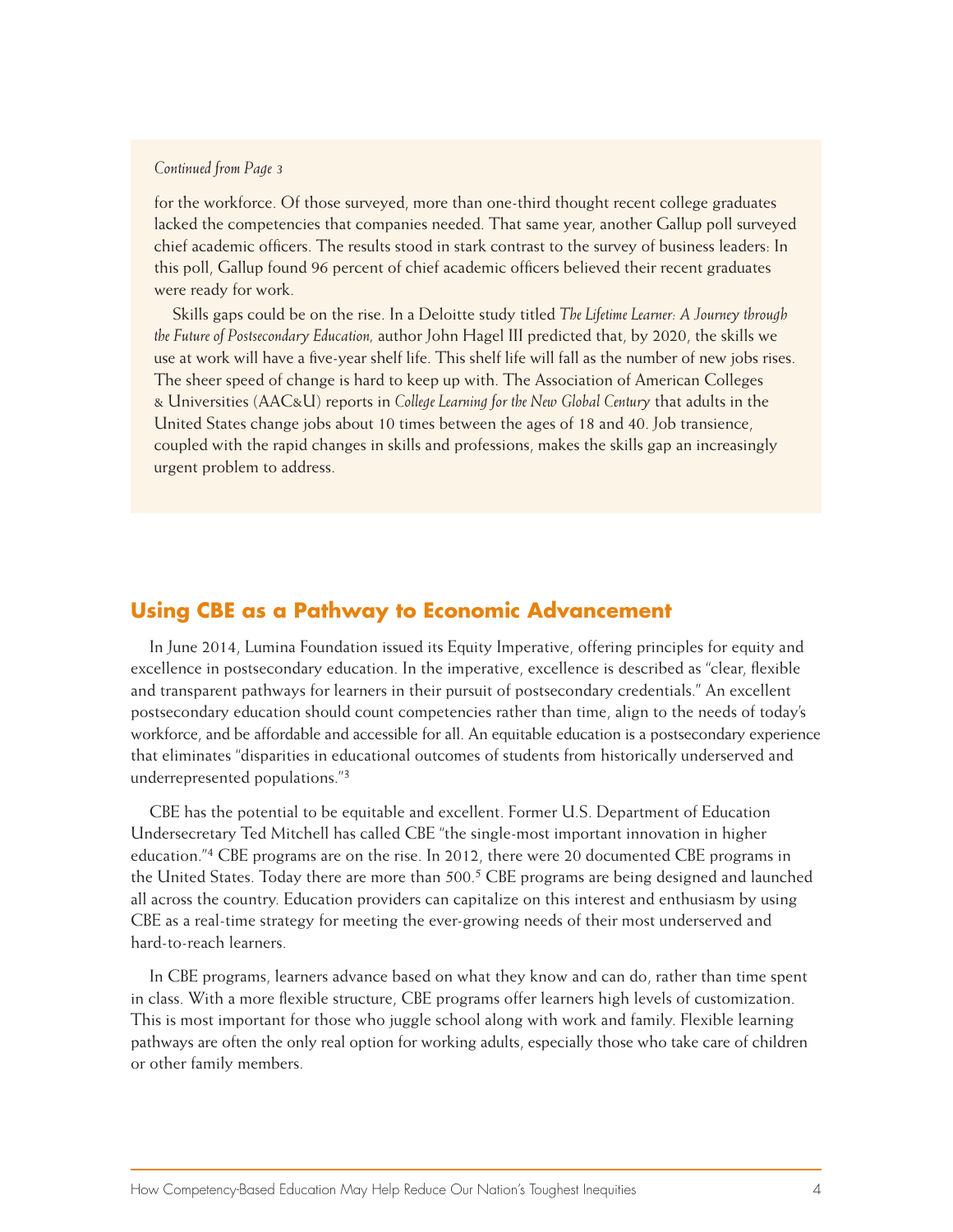CBE is not a prescriptive model, so CBE programs are diverse. Essentially, CBE programs focus on what a person knows and is able to do. Shared design elements have emerged in most programs:

- Learning is the constant, while time and place are the flexible and supporting elements.
- Instructors drive instructional design and delivery, engage with external stakeholders (such as employers), support program fidelity, and make sure programs align to real-world needs.
- Teaching, learning, and assessment focus on competencies that are essential for particular fields of work or study.
- The program is learner-centered, offering flexible scheduling, customization, coaching, and navigational supports.
- Learners move ahead when they are ready, which often leads to accelerated program completion.6

At its best, CBE offers learners clear and transparent credentialing pathways within a flexible and personalized format. Research shows this as an important predictor of academic success.7 Learning opportunities are designed around meaningful and measurable competencies and assessments, and ideally there is strong alignment between the program and the real-time needs of employers. By making competence a necessary component of completion, learners engage in deeper learning and graduate prepared for future education or employment opportunities. At scale, this type of teaching and learning could help close equity gaps while raising college completion rates and improving graduates' lifetime outcomes and earnings. To reach their potential, CBE programs must link directly to career pathways that promote graduates' social and economic stability and advancement. CBE programs should always lead to credentials of value.

To help these programs realize their potential, a new membership organization — the Competency-Based Education Network (C-BEN) — was formed in 2013. The network, which reflects growing interest in CBE nationally, includes colleges and universities that offer or are creating CBE programs. This network of innovators has helped establish the parameters that define a high-quality CBE program.

In September 2017, C-BEN released a quality framework and rubrics that can help institutions design and assess CBE programs. Also, the American Institutes for Research have provided resources that can aid in evaluating student outcomes. Those resources are available online at: http://www.air.org/resource/getting-started-evaluation-making-case-competency-based-education

### **Three Learner Populations that CBE Programs Should Prioritize**

If CBE programs want to directly address persistent education inequities, they should prioritize and accommodate learners of color, the unemployed and underemployed, and adults with some postsecondary education but no credential. CBE's flexibility and personalization might be a better fit for many of these learners, especially since so many must balance school with work, family and other responsibilities. By attending a CBE program that offers real-time, relevant, and rigorous content, these learners could find a practical pathway to upward mobility.

#### **Underserved Learners of Color**

The United States' postsecondary education landscape historically and systematically disadvantages black and brown learners.8 The academic success and economic well-being of learners of color is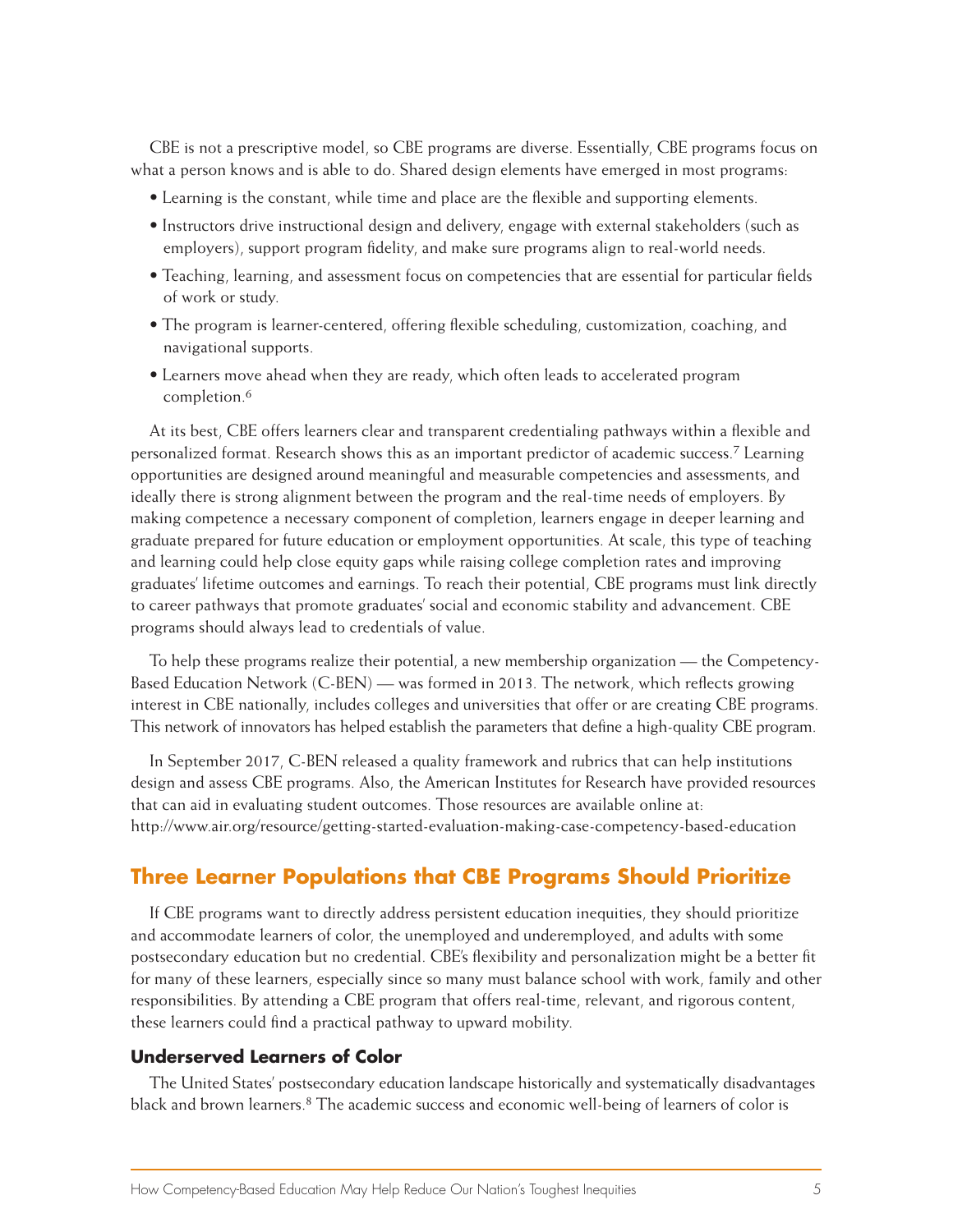critical to our nation's success and should be a top priority for all postsecondary education providers, including CBE programs.9 While it is too early to know if CBE is a different enough approach to resolve the long-standing systemic barriers these learners face, the shared characteristics of these programs make it promising.10

Education providers should deliberately plan and launch CBE programs where the most underserved learners of color — African-American, Hispanic, and American Indian learners — already apply and attend. It is imperative these CBE programs be culturally responsive, high-quality, learner-centered, and competency-driven, and that they lead to credentials of value.<sup>11, 12</sup> Additionally, these programs should be responsive to learners' service and support needs, going beyond low-touch navigation and advising. At a minimum, these programs should include pre-program socialization and readiness supports, program achievement and persistence supports, and post-graduation transition and placement supports.13

To reach more learners of color, CBE programs should grow their offerings at community and technical colleges, at broad-access postsecondary institutions in the South, and within reasonable driving distance of tribal communities. This is doable because, right now, public postsecondary institutions account for most known and surveyed CBE programs, with roughly half residing on community college campuses.14

Across the nation, African-American learners overwhelmingly enroll at their nearby community colleges or for-profit universities.<sup>15</sup> Hispanic learners also stay close to home, attending state schools and community colleges, primarily in the South.16, 17 American Indians — making up less than 1 percent of the United States' college population — join their African-American and Hispanic peers by attending

| <b>Historically Underserved Learners of Color</b>                                           |                                                                                                                                                                                                                                   |
|---------------------------------------------------------------------------------------------|-----------------------------------------------------------------------------------------------------------------------------------------------------------------------------------------------------------------------------------|
| What supports must be included in CBE programs<br>to best serve and support these learners? | • Pre-CBE program socialization and readiness supports<br>• Programmatic and financial support for achievement and persistence<br>• Academic, navigational and career coaching<br>• Postgraduate transition and placement support |
| Where do most African-American learners seek a<br>postsecondary education?                  | • Community colleges<br>• Public colleges and universities<br>• Historically black colleges and universities<br>• For-profit institutions                                                                                         |
| Where do most Hispanic learners go to college?                                              | • Community colleges in the South                                                                                                                                                                                                 |
| Where do most American Indian learners go<br>to college?                                    | • Tribal colleges<br>• Broad-access public colleges and universities in California, Oklahoma,<br>Arizona, Texas, New Mexico, Washington, New York, North Carolina,<br>Florida, Alaska, and Hawaii                                 |
| What are some CBE programs in the U.S. that<br>have a majority minority student body?       | • Central New Mexico Community College<br>• Los Angeles Trade-Technical College<br>• Rio Salado College                                                                                                                           |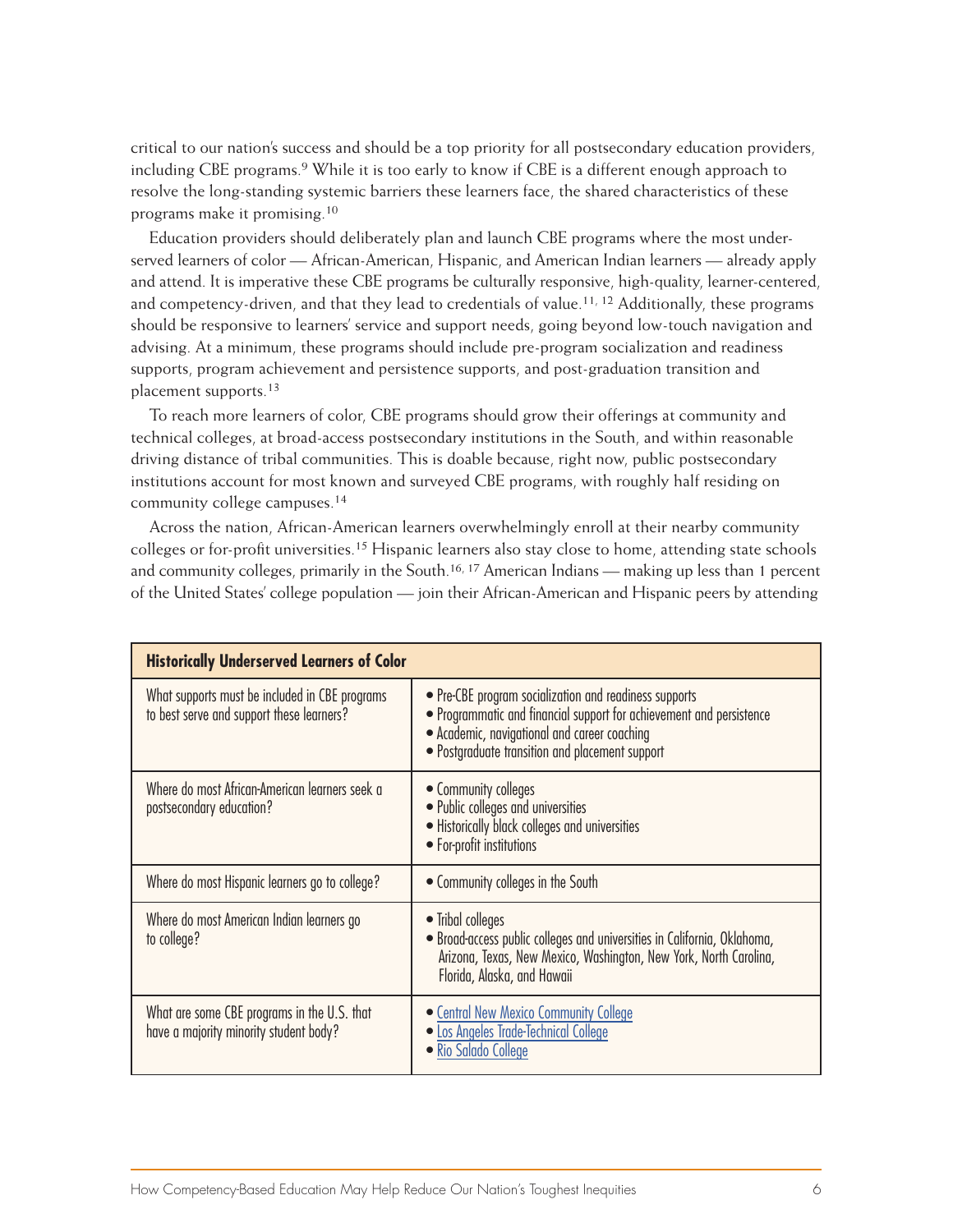colleges close to home.18 The U.S. Census Bureau reports that states with the largest American Indian populations are California, Oklahoma, Arizona, Texas, New Mexico, Washington, New York, North Carolina, Florida, Alaska, and Hawaii.

### **Unemployed and Underemployed Adults**

By recent counts, there are more than 7 million unemployed adults in the United States.19 An additional 5 million are considered "underemployed," often having high-level skills while working low-wage jobs.<sup>20</sup> Postsecondary credentials are crucial currency for the unemployed and underemployed. By 2020, two out of every three jobs in the United States will require a postsecondary credential, many at least a bachelor's degree. Even many recent college graduates have difficulty finding work. Many graduate but fail to get hired. Some of those graduates go back to college, others seek job training from places like community-based organizations, while others go after a professional certificate.21, 22

CBE programs offer a way for the underemployed and unemployed to gain new skills and get the credentials they need, often in less time and for less money than traditional degree programs.23 To best meet the needs of these learners, CBE programs must be affordable and accessible. That is, they must ensure high degrees of flexibility — including when learners can start or stop, and how many times they can do that — and offer immediate connection to the workforce.24 With much at stake and few resources to spare, underemployed and unemployed adults can only afford to attend programs that will provide an immediate return on investment. This group's urgent employment needs make occupationally focused CBE programs especially critical.

| <b>Unemployed and Underemployed Adults</b>                                                                         |                                                                                                                                                                                                                                                                                                                                                                              |
|--------------------------------------------------------------------------------------------------------------------|------------------------------------------------------------------------------------------------------------------------------------------------------------------------------------------------------------------------------------------------------------------------------------------------------------------------------------------------------------------------------|
| What supports must be included in CBE programs<br>to best serve and support these learners?                        | • Flexibility in when and where learning takes place, for online and in-person<br>offerings<br>• Trade and occupation specific programs, especially in high-growth or high-<br>demand fields<br>• Programmatic and financial support for achievement and persistence<br>• Academic, navigational and career coaching<br>• Postgraduate transition and job placement supports |
| Where do most underemployed and unemployed<br>adults seek a postsecondary education?                               | • Community colleges<br>• Community workforce training programs<br>• Technical and vocational colleges<br>• Professional and evening programs within comprehensive colleges                                                                                                                                                                                                  |
| Which states have the highest numbers of<br>underemployed and unemployed adults? 25                                | • Southern States: Alabama, Kentucky, Louisiana, Mississippi, Tennessee<br>· Pacific States: Alaska, California, Hawaii, Oregon, Washington<br>· Others: Arizona, Nevada, New Mexico, Washington, D.C., West Virginia                                                                                                                                                        |
| What are some CBE programs, in the U.S., that<br>enroll large numbers of underemployed and<br>unemployed learners? | • Broward College<br>· Los Angeles Trade-Technical College<br>• Salt Lake Community College<br>• Sinclair Community College<br>• Thomas Edison State College<br>• Western Governors University                                                                                                                                                                               |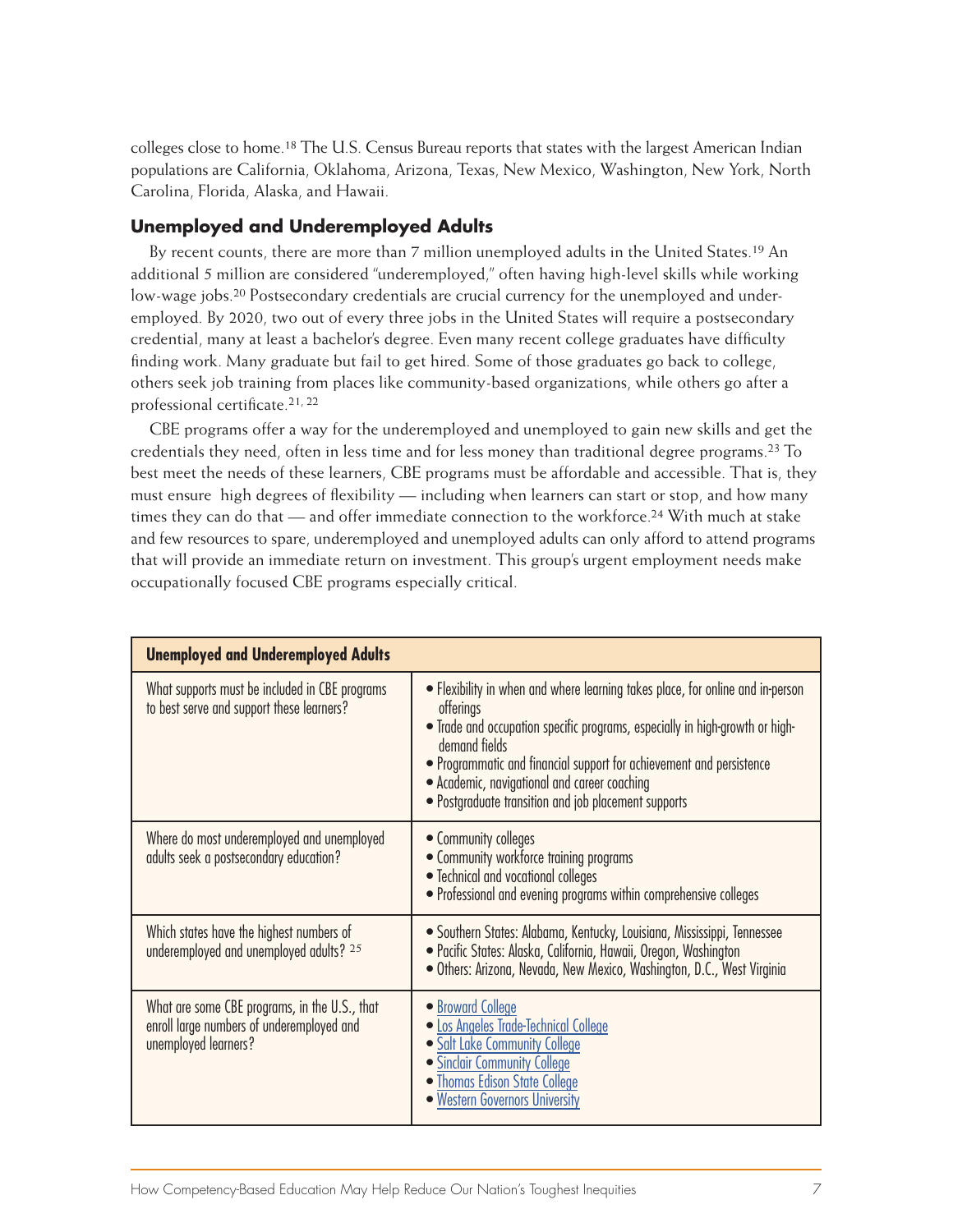#### **Adults with Some College, No Credential**

According to the National Student Clearinghouse, more than 30 million adults in the United States have some college experience but no credential. Many are people of color and are underemployed or unemployed. About one-third of these 30 million attended college for more than a year and at more than one place. Most have finished at least two years of college.<sup>26</sup> The National Student Clearinghouse calls these individuals, respectively, multiple-term enrollees and potential completers.

Recruiting adults into CBE programs could improve education providers' equity efforts and help them hit attainment targets. Not only do these adults need programs that recognize their prior learning and count their previous academic credits, but they are close to completion and need institutions to get them across the finish line. CBE programs serving this group should make their programs relevant and connect them to the real-time needs of the workforce. Programs should prioritize flexibility, recognition of prior learning, and teaching and learning opportunities that happen anywhere and anytime.27

| <b>Adults with Some College, No Degree</b>                                                                                  |                                                                                                                                                                                                                                                                                                                             |
|-----------------------------------------------------------------------------------------------------------------------------|-----------------------------------------------------------------------------------------------------------------------------------------------------------------------------------------------------------------------------------------------------------------------------------------------------------------------------|
| What supports must be included in CBE programs<br>to best serve and support these learners?                                 | • Flexibility in when and where learning takes place, including online or<br>in-person offerings<br>. College achievement and persistence supports, both programmatic and<br>financial<br>• Prior learning assessments<br>• Ways of validating and providing credit for learning that happens outside of<br>the CBE program |
| What subgroups should CBE programs prioritize?                                                                              | • Multiple-term enrollees - those who were enrolled across multiple years<br>$and/or$ institutions<br>. Potential completers - those who have completed at least two years of<br>college                                                                                                                                    |
| Which states have the highest numbers of adults<br>who have some college but no degree? <sup>28</sup>                       | $\bullet$ Alabama<br>• Arkansas<br>$\bullet$ Idaho<br>$\bullet$ Louisiana<br>• Mississippi<br>$\bullet$ Nevada<br>• New Mexico<br>$\bullet$ Oklahoma<br>$\bullet$ Texas<br>• West Virginia                                                                                                                                  |
| What are CBE programs, in the U.S., that serve<br>large numbers of adults who have some college<br>education but no degree? | • Brandman University<br>• Capella University<br>• Thomas Edison State University<br>· School for New Learning-DePaul University<br>• Kentucky Community & Technical College system                                                                                                                                         |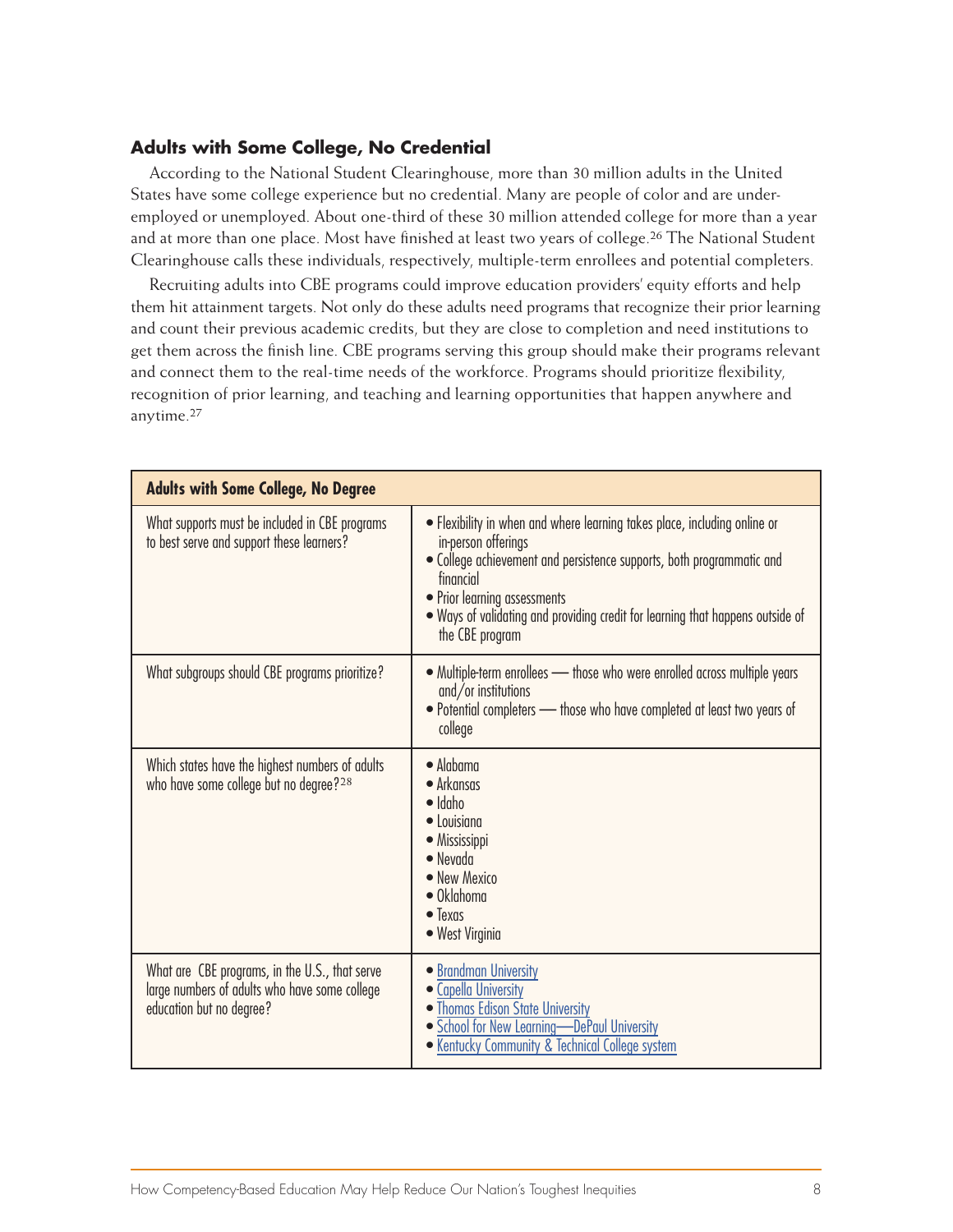### **Four Priority Programs for CBE Providers**

CBE providers should consider reaching learners of color, the underemployed, the unemployed, and returning adults through four learning pathways: certificate and degree programs, emergent credentials (e.g., badges and microcredentials), general education courses, and college access programming. By offering competency-based programs in a range of settings, education providers can significantly increase success rates among our nation's most underserved postsecondary learners. And the payoff is even higher when employers recognize and reward these credentials on the job, affirming the importance of lifelong learning and skills development.

#### **Certificate and Degree Programs**

Credentials are the currency that Americans use to purchase their place in the labor market and society.29 A prime way for competency-based education to reduce inequities is for CBE providers to offer recognized and accredited credentials at the institutions that already serve the three priority groups of learners. These are public colleges and universities, community colleges, and for-profit universities.30

### **CBE Certificate and Degree Programs at Broad-Access Schools**

#### COMMUNITY COLLEGES

CBE is a natural fit for community colleges. CBE is versatile and can lead to a wide range of credentials, including degrees, professional certificates, occupational licenses, and industry certifications.31 Many popular community college programs—such as nursing and automotive mechanics — have used competencies or competency frameworks for years.32 Community colleges often offer many of the supports that underserved learners need to complete their credentials. Community colleges educate more underserved and underrepresented learners than any other postsecondary learning environment. Of particular importance is community colleges' history of partnering with employers to align learning and jobs. Unfortunately, community colleges grapple with chronically low persistence and graduation rates.<sup>33</sup> CBE could be an effective strategy for recruiting more learners, retaining those already enrolled, and increasing the numbers who persist and graduate ready for the workforce.

In recent years, the U.S. Department of Labor and Western Governors University provided technical assistance and other capacity-building supports to a number of community colleges to launch CBE programs on their campuses. See [www.cbeinfo.org](http://www.cbeinfo.org) for more information.

#### PUBLIC COLLEGES AND UNIVERSITIES

CBE programs offer public colleges and universities a quality credentialing pathway for many new enrollees. Today's college entrant is more likely to be a 30-something working parent than an 18-year-old recent high school graduate.34 As the profile of today's college learner evolves, so does the job market. By 2020, 35 percent of jobs in the United States will require at least a bachelor's degree.<sup>35</sup> This has led to a boom in new college majors and degree programs.<sup>36</sup> The proliferation of credentials within an increasingly chaotic and confusing credentialing marketplace threatens the quality and reliability of college degrees.<sup>37</sup> CBE could give public institutions a chance to better serve today's college learners, while addressing age-old issues of credential quality. As previously mentioned, the Competency-Based Education Network (C-BEN) is a network of institutions, many of them public postsecondary institutions, that provide CBE programs across the United States. C-BEN also provides training services to institutions that seek to build and scale high-quality programs.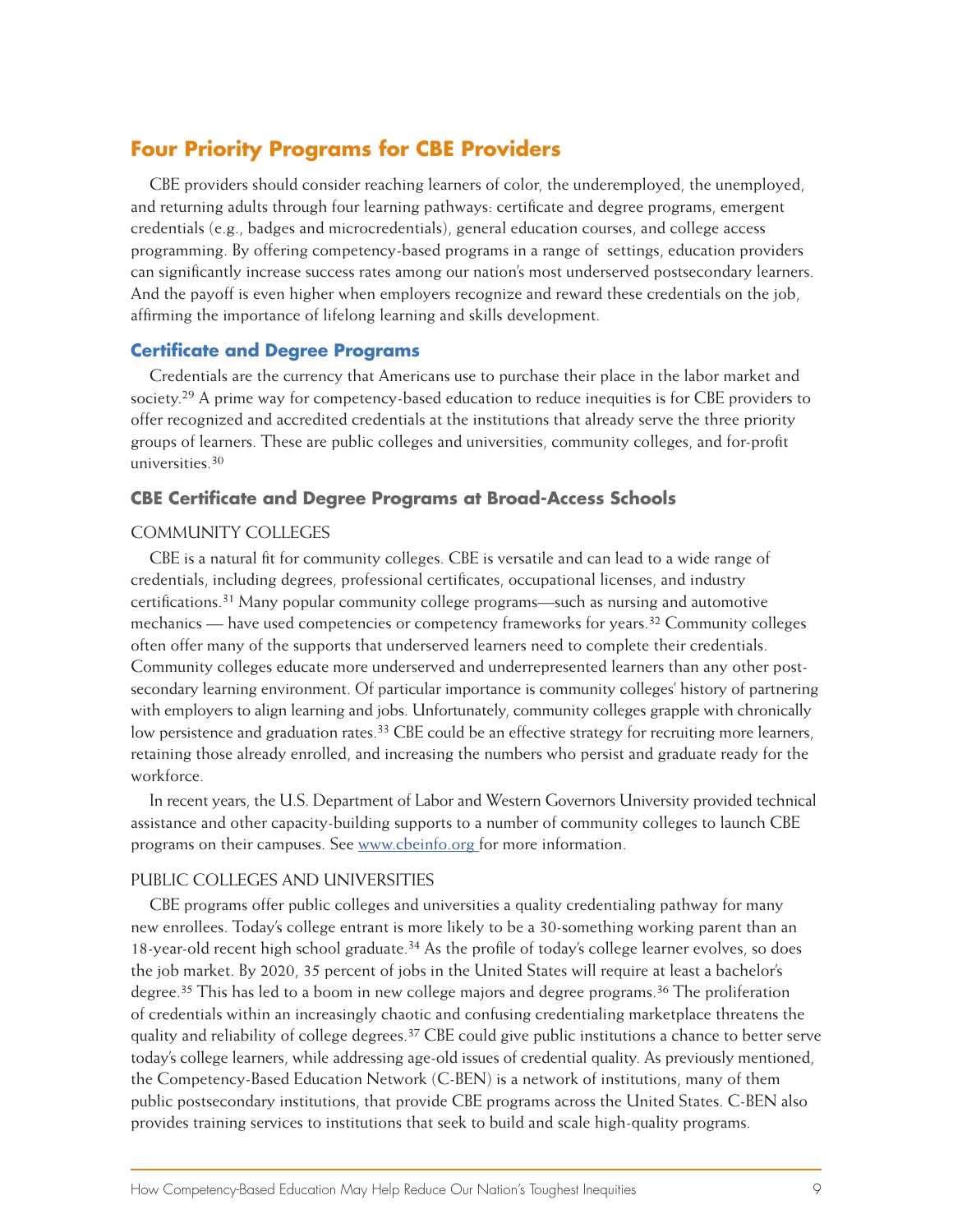#### FOR-PROFIT UNIVERSITIES

Many students at for-profit institutions are learners of color, underemployed, unemployed, or have some college background but no credential. In fact, for-profits are the college of choice for many underserved learners, especially African-Americans. Historically, attending a for-profit has come with certain risks. There are some employers who see for-profit credentials as less credible. Additionally, many for-profit graduates—especially those from low-income backgrounds — often graduate or leave with more debt than they can handle.<sup>38</sup>

CBE might be a better way for for-profit universities to serve their students. There is alignment between CBE design elements and the customer-centered, flexible design of many for-profits. CBE programs can offer stronger assurance that graduates are work-ready. Over time, this might improve employers' view of for-profit credentials. Additionally, CBE could be a way for for-profits to expand and enhance their occupational offerings; this is good business because learners in for-profit occupational programs fare best among their peers.39 C-BEN also provides support to for-profit universities seeking to build and scale programs.

#### **New Forms of Credentials**

New forms of credentials, such as microcredentials and digital badges, are on the rise. These credentials typically certify or qualify someone for a role, skill set, specific knowledge base, program (e.g., software design), or process (e.g., a certifiable business method). Like the badges that a Boy or Girl Scout earns, a microcredential or digital badge is meant to signal proficiency in a particular area, usually one that is less broad than a college degree. In this case, the "sleeve" or "sash" of badges or microcredentials offers more detail than a resume, often in a digital portfolio that provides evidence of someone's specific proficiency and training.

Almost anyone can offer a microcredential or badge. This comes with risks and advantages. The risk is that these credentials are new and not yet regulated, lacking quality controls. Emergent credentials are just getting established and becoming recognized in the marketplace. Without accreditation or an overarching certifying body, these credentials vary widely—even more so than traditional degrees or certificates. This risk could be mitigated by CBE if microcredentials or badges were organized by competency and aligned to nationally normed or industry-recognized competency clusters or frameworks.

Microcredentials and badges may be an effective pathway for underserved learners to reach short-term goals, such as becoming qualified for a particular job or closing a skills gap. For instance, an employee might seek a certificate or badge to qualify or compete for a promotion at work. In general, these new and smaller forms of credentials can be created, adjusted, or disposed of with less effort and fewer rules than traditional degrees. Given the rapid changes in the workforce and in the skill sets needed for particular jobs, this kind of flexibility has a real advantage in the credentialing marketplace of the future.40

Competency-based microcredentials and badges can be used alongside existing credentials. Many adults lack particular competencies, regardless of any credential they may have earned. Emergent credentialing providers can use their credentials to specifically address those gaps. For some underserved learners, earning microcredentials and badges could be a way to reduce time in developmental education and begin a two- or four-year program when ready. For underemployed or unemployed adults, microcredentialing is a way to quickly upskill or over-skill in specific areas without having to start a degree program. For adults with some college but no degree, new forms of credentials serve as a college "closer," bridging the gap between the credits they have and the credential they are seeking.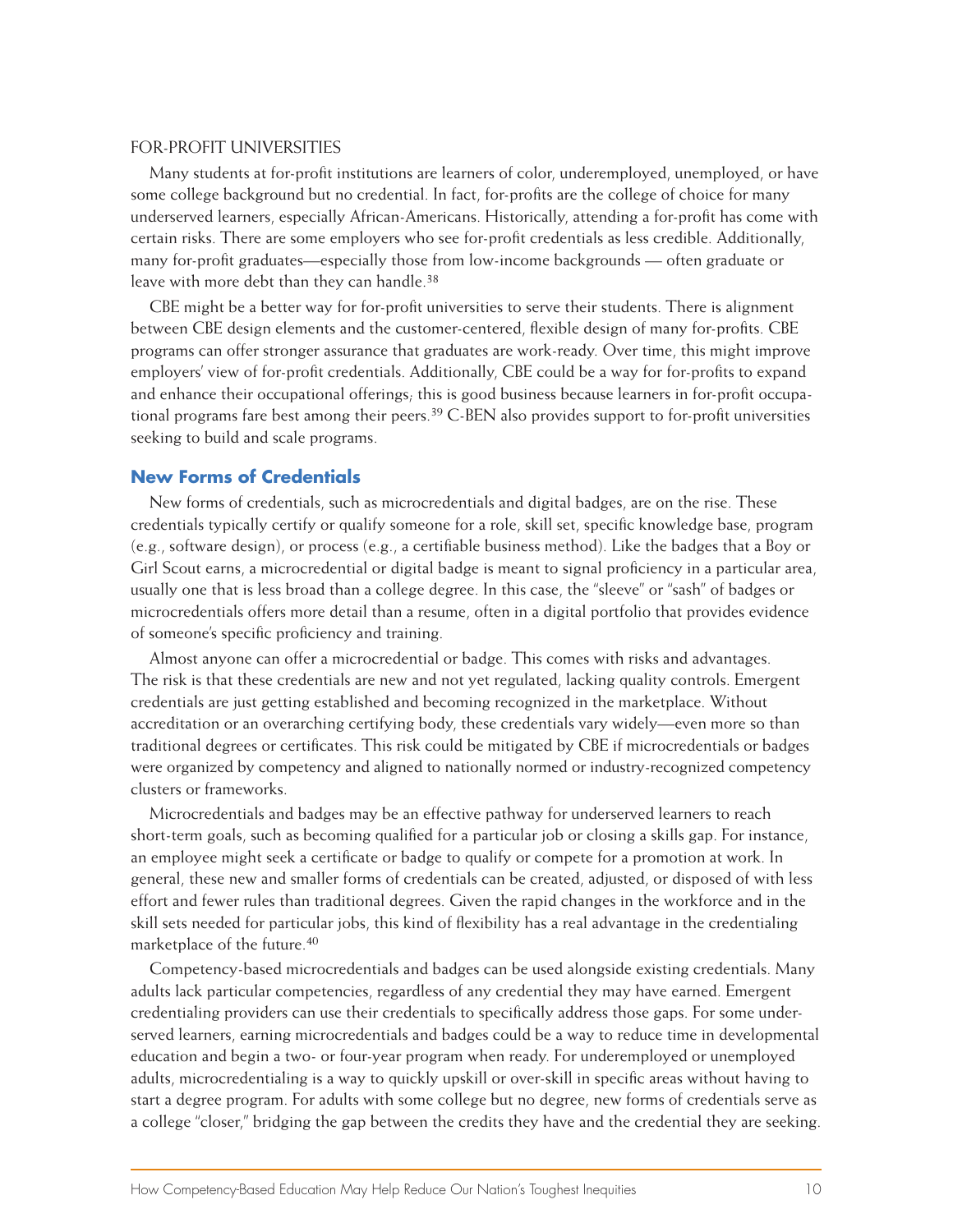### **General Education Courses**

Designing or retooling a CBE program gives postsecondary institutions the opportunity to use a number of quality learning outcomes frameworks, such as the Degree Qualifications Profile and Beta Credentials framework, as a way to ensure that students develop critical employability and learning-to-learn skills.41 Several leading frameworks set the stage for this type of work. (See accompanying story.)

The first step for applying CBE in general education is to use any one — or a combination — of these aligned frameworks. From an equity perspective, this ensures that learning and credits acquired from one educational provider transfer to another. This would be hugely helpful for those *multiple-term enrollees* who, according to the National Student Clearinghouse, go to more than one institution without earning a credential. This would help to prepare learners for today's workplace because the frameworks integrate core employability skills. A great model for multi-institutional partnership for transfer and articulation is the Western Interstate Commission for Higher Education "Passport" program.42

### **College Access and Success Programming**

Those who struggle the most in college often graduate high school without critical competencies and supports.43 Among the most underrepresented and underserved, even those who are ready for college often fail to finish. Only one-third of learners who start college earn a credential.<sup>44</sup> For CBE to address systemic "education pipeline" inequities — by helping to close equity gaps it must become part of the various on-ramps that underserved learners use to gain access to

## **Useful Competency Frameworks for Developing High-Quality Programs**

Lumina Foundation's [Degree Qualifications](http://degreeprofile.org)  [Profile \(DQP\)](http://degreeprofile.org) is a widely recognized, learnercentered academic framework that describes what learners need to know and be able to do at the associate, bachelor's, and master's degree levels, regardless of field or specialization.

AAC&U's [Essential Learning Outcomes](https://www.aacu.org/sites/default/files/files/LEAP/EssentialOutcomes_Chart.pdf) is a set of outcomes that educators and employers agree represent the most important knowledge and skills for today's college graduates. The Essential Learning Outcomes were crafted by LEAP, an initiative of AAC&U, which believes these outcomes are best achieved in the context of a quality liberal arts education.

Connecting Credentials' [Beta Credentials](http://connectingcredentials.org/wp-content/uploads/2015/05/ConnectingCredentials-4-29-30.pdf)  [Framework](http://connectingcredentials.org/wp-content/uploads/2015/05/ConnectingCredentials-4-29-30.pdf) is a competency-based tool aimed at finding common reference points and alignment between various degrees, certificates, industry certifications, licenses, apprenticeships, badges, and other newer forms of credentials.

By organizing learning around frameworks like these three, colleges are primed to plan with cross-cutting and measurable competencies in mind, which has value on both the supply and demand sides of education and employment. From here, the CBE approach becomes a structured and relevant way to design and deliver general education. Other useful frameworks include those developed by industries, such as the National Network for Business and Industry Association's Employability Skills Framework.

education beyond high school, and to advance into good jobs and careers.

CBE is a promising strategy for high school learners, especially those who are overage and undercredited.45 Many providers view CBE as a better way for these learners to develop the competencies they most need for college and adulthood, before aging out of our public secondary school system.<sup>46</sup>

There are four pathways our underserved learners tend to take to college that might benefit from being competency-based: early- and middle-college programs, dual-enrollment programs,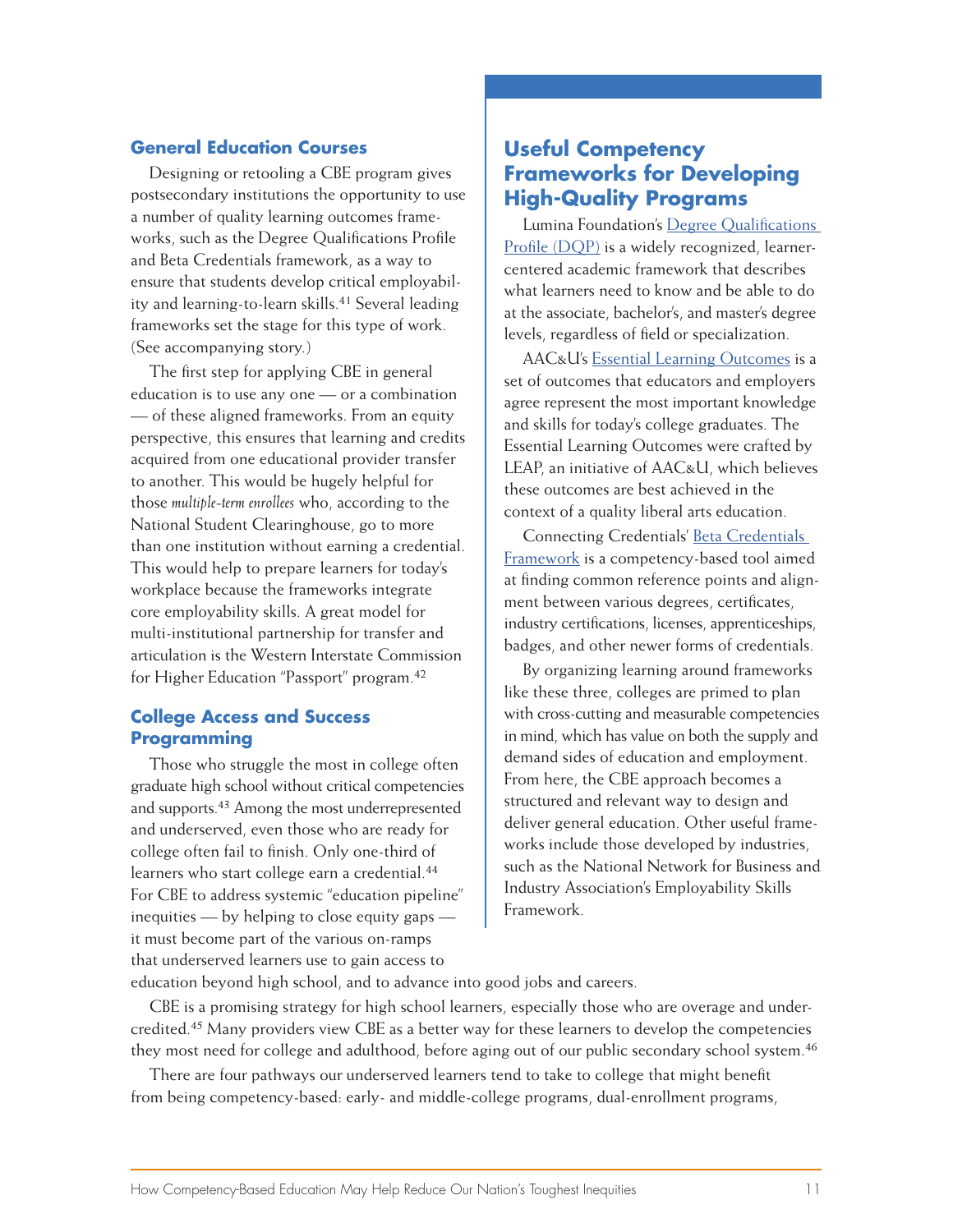developmental education, and workforce training programs.47

### **Early-College, Middle-College, and Dual-Enrollment Programs**

Early and middle colleges are programs where high school learners go to school on or near a college campus and pursue both high school and college credit. Early-college schools are designed so that high school learners can graduate with both a high school diploma and a college credential (typically an associate degree) in four to five years. In a middle college, high schools are co-located on a college campus (usually a community college), and learners graduate high school with a diploma and some college credit. Many middle colleges are also early colleges and vice versa. Early and middle colleges generally serve learners of color and/or those who have a low income.<sup>48</sup>

Dual-enrollment programs enable high school learners to take college courses while in high school. Courses are taught by college faculty or appropriately certified high school teachers. Dual enrollment can be offered on high school or college campuses or online. Arrangements are local ones — agreements between an area high school and college or university.

### **Could CBE Perpetuate Inequities?**

In 2014, Jobs for the Future published *[Equity in Competency Education: Realizing the](http://www.jff.org/sites/default/files/publications/materials/Equity-in-Competency-Education-103014.pdf)  [Potential, Overcoming the Obstacles.](http://www.jff.org/sites/default/files/publications/materials/Equity-in-Competency-Education-103014.pdf)* This report explores equity issues that could arise from CBE in high school settings. The authors found that, although equity is often a priority of CBE providers, it can inadvertently perpetuate inequities.

CBE must better serve students who have crucial "learning to learn" skills and habits. These skills and habits — such as organization and planning, or self-regulation — help learners focus and stay on track, even in unstructured or autonomous settings.

CBE programs — especially in the postsecondary context — often presume that learners start out with these competencies. Someone who lacks these baseline proficiencies could struggle to stay and succeed in a CBE program. The unprepared would likely be those who are already underserved and underrepresented.

For early- and middle-college schools and dual-enrollment programs, CBE could help college and high school partners design more seamless and stackable programs that satisfy high school graduation requirements, align to college credentialing pathways, and ensure that learners develop college- and work-readiness competencies.

CBE could help move these college access/success programs from content mapping to competency mapping. Because these programs are local arrangements, the high school and college could work jointly to design curricula and programs, including competency alignment, shared learner support services, and joint funding models.

### **Developmental Education**

Developmental education — sometimes called remedial education — comprises noncredit college courses for learners who lack the requisite knowledge or skills to succeed in credit-bearing college courses. More than half of college learners take developmental education courses. Some take courses over one or more semesters, spending down their valuable financial aid. Graduation prospects for these learners are typically poor. At the community college level, less than one-quarter of learners in developmental education go on to graduate. CBE could meet the urgent need to improve the quality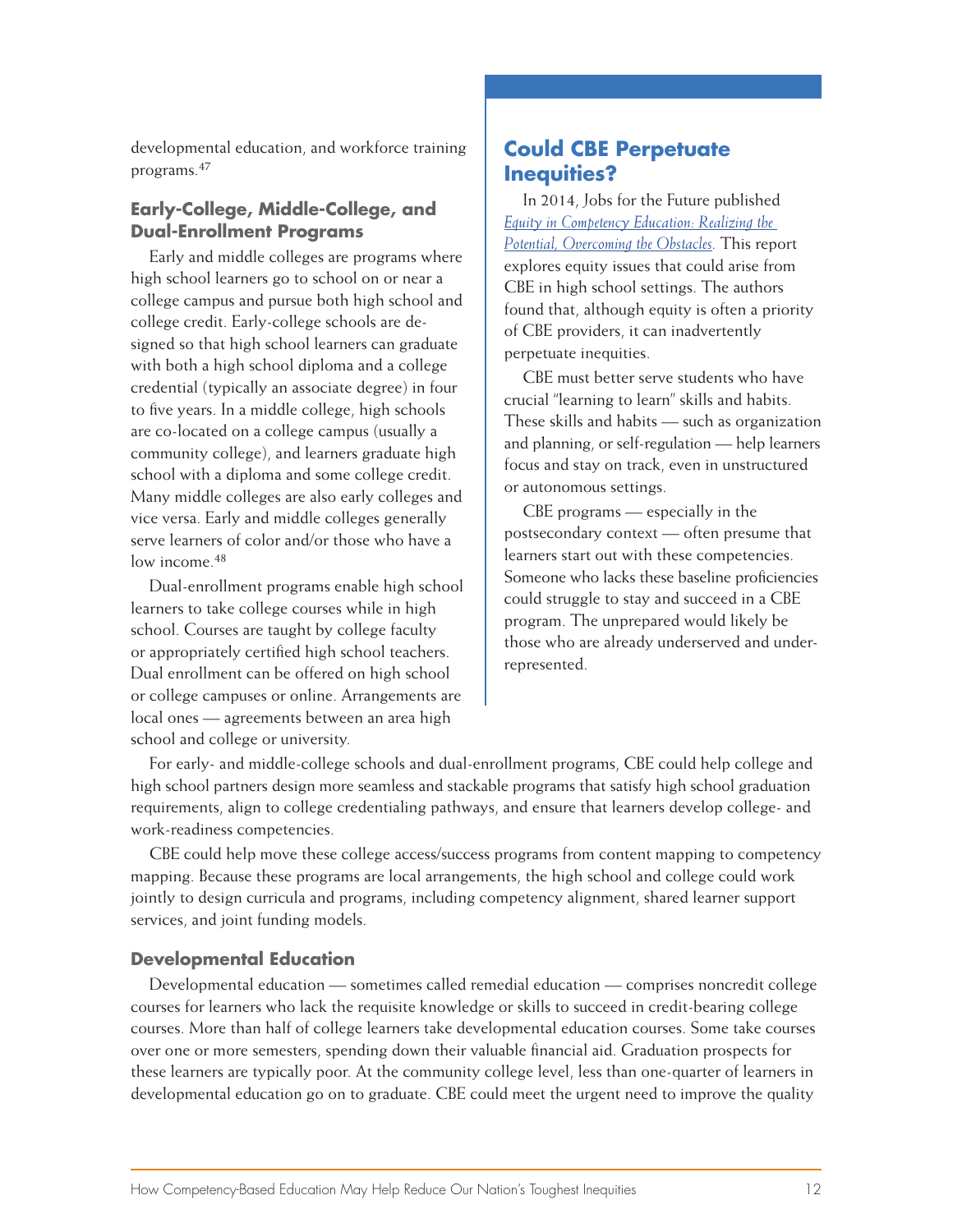and outcomes of developmental education by shifting the focus away from content and toward competencies.49 Learners could use developmental classes as a "base camp" of sorts — working on the knowledge, skills, and habits needed for college persistence; success in core academic areas; and lifelong learning. If other CBE elements — such as learner-centered programming or measurable and meaningful assessments — are built in, CBE could infuse developmental education with more depth, relevance, and rigor.<sup>50</sup> This could be done easily by using a co-requisite remediation model, which enables learners to receive developmental supports while they take college courses for credit.<sup>51</sup>

#### **Workforce Training Programs**

Workforce training programs are traditionally time-bound courses or programs offered at community colleges, vocational and technical colleges, employment training centers, community-based organizations, and other local workforce investment sites. Program participants work toward a specific technical certification or completion certificate. Most workforce training program participants are learners of color, underemployed, unemployed, and/or adults with some college but no credential.

These programs often focus on technical industries and trades. CBE is a natural fit, because many of these occupations have competency requirements for new entrants. By making these programs competency-based, learners could participate in a higher-quality educational experience, leading to enhanced proficiency at graduation, stronger education-employer partnerships, and better career pathways.

| <b>College Programs</b>         |                                                                                                                                                                                                                                                                                                                                                                                                                                                                                                                                                                                                                                                                                                                                                     |
|---------------------------------|-----------------------------------------------------------------------------------------------------------------------------------------------------------------------------------------------------------------------------------------------------------------------------------------------------------------------------------------------------------------------------------------------------------------------------------------------------------------------------------------------------------------------------------------------------------------------------------------------------------------------------------------------------------------------------------------------------------------------------------------------------|
| Certificate and degree programs | Accredited and credential-bearing CBE programs should be offered at broad-<br>access schools - community colleges, comprehensive public universities,<br>and for-profits - that serve high numbers of underserved learners. At com-<br>munity colleges, CBE could be a way to address persistently low graduation<br>rates. <sup>52</sup> At public colleges and universities, CBE could be a way to offer qual-<br>ity alternative credentialing pathways for the new modal learner (older and<br>working). <sup>53</sup> At for-profits, CBE could be a strategy for improving outcomes<br>as it is naturally aligned to a customer-centered and flexible design, with<br>enhanced learner engagement, program quality, and return on investment. |
| New forms of credentials        | New forms of credentials include microcredentials and digital badges. CBE<br>can be used to ensure that microcredentials or badges map to competencies<br>and align to nationally normed or industry-recognized skill lists or compe-<br>tency frameworks.                                                                                                                                                                                                                                                                                                                                                                                                                                                                                          |
| General education               | CBE, as both an approach and philosophy, can be infused into a college's<br>general education programming. CBE can ensure all learners develop critical<br>21st century competencies and employability skills. Three leading frame-<br>works set the stage for this infusion: Lumina Foundation's Degree Qualifica-<br>tions Profile, the AAC&U's Essential Learning Outcomes, and Connecting<br>Credentials' Beta Credentialing Framework.                                                                                                                                                                                                                                                                                                         |

*Chart continued on Page 14*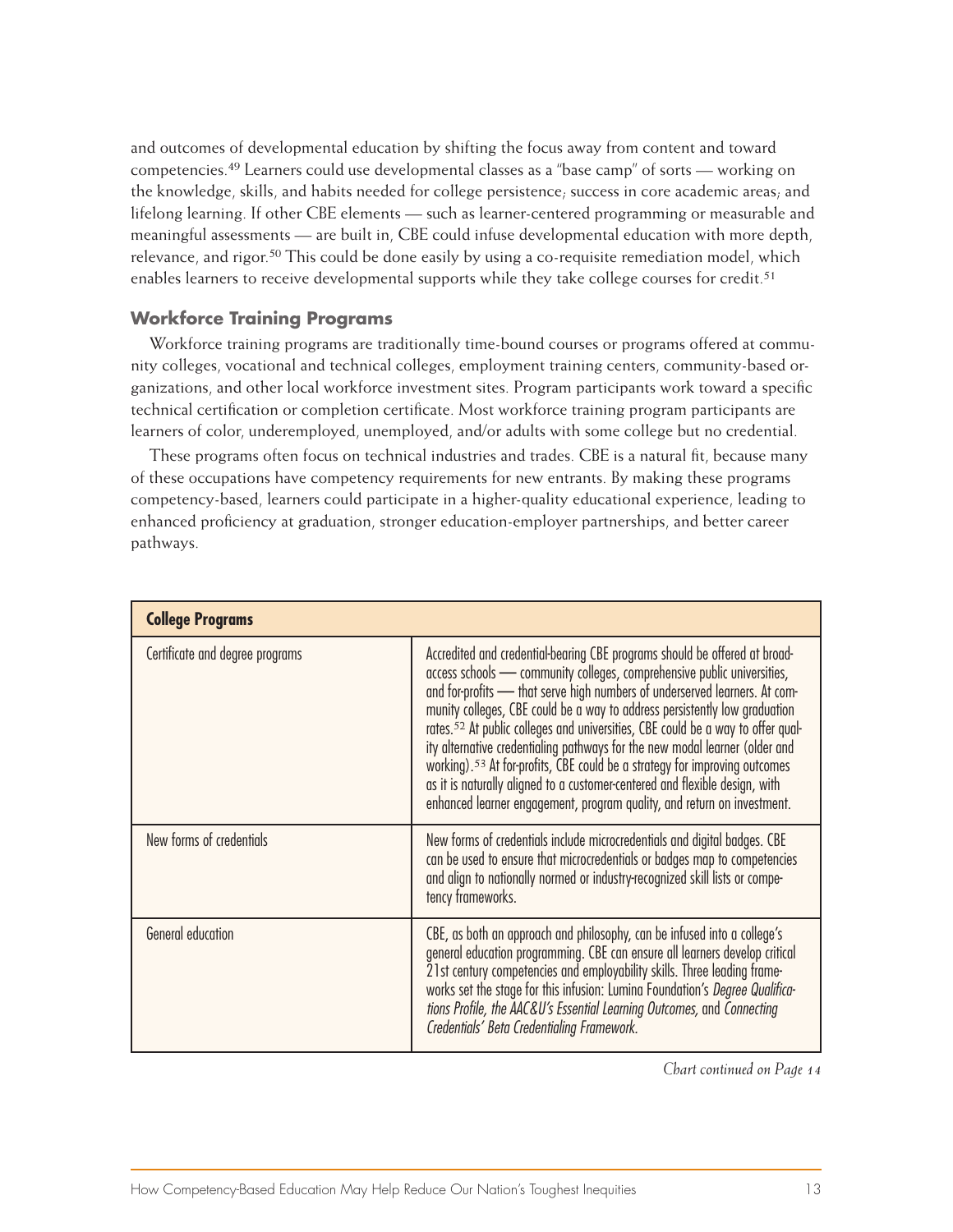| <b>College Programs</b>                |                                                                                                                                                                                                                                                                                                                                                                                                                                                                                                                                                                                                                                                                                                                                                                                                                                                                                                                                                                                                                                                                                                                                                                                                                                                                                  |
|----------------------------------------|----------------------------------------------------------------------------------------------------------------------------------------------------------------------------------------------------------------------------------------------------------------------------------------------------------------------------------------------------------------------------------------------------------------------------------------------------------------------------------------------------------------------------------------------------------------------------------------------------------------------------------------------------------------------------------------------------------------------------------------------------------------------------------------------------------------------------------------------------------------------------------------------------------------------------------------------------------------------------------------------------------------------------------------------------------------------------------------------------------------------------------------------------------------------------------------------------------------------------------------------------------------------------------|
| College access and success programming | Four pathways to college are common on-ramps for underserved learners<br>- each of which could benefit from being competency-based: early- and<br>middle-college programs, dual-enrollment programs, developmental<br>education courses, and workforce training programs. <sup>54</sup><br>For early- and middle-college schools, as well as dual-enrollment programs,<br>CBE could help college and high school partners design more seamless and<br>competency-driven program sequences that satisfy high school graduation<br>requirements, align to college courses, and ensure that learners gain the<br>competencies that support college readiness and success.<br>CBE could help developmental education focus on critical competence over<br>content or passing placement exams. Developmental education programs<br>could map directly to the competencies linked to college persistence, success<br>in core academic areas, and lifelong learning.<br>CBE could strengthen and further professionalize many workforce training<br>programs. Many of these programs focus on occupations that already require<br>and assess competencies of new entrants. CBE could bolster learning quality<br>and better ensure the proficiency of graduates and their market value. |
|                                        |                                                                                                                                                                                                                                                                                                                                                                                                                                                                                                                                                                                                                                                                                                                                                                                                                                                                                                                                                                                                                                                                                                                                                                                                                                                                                  |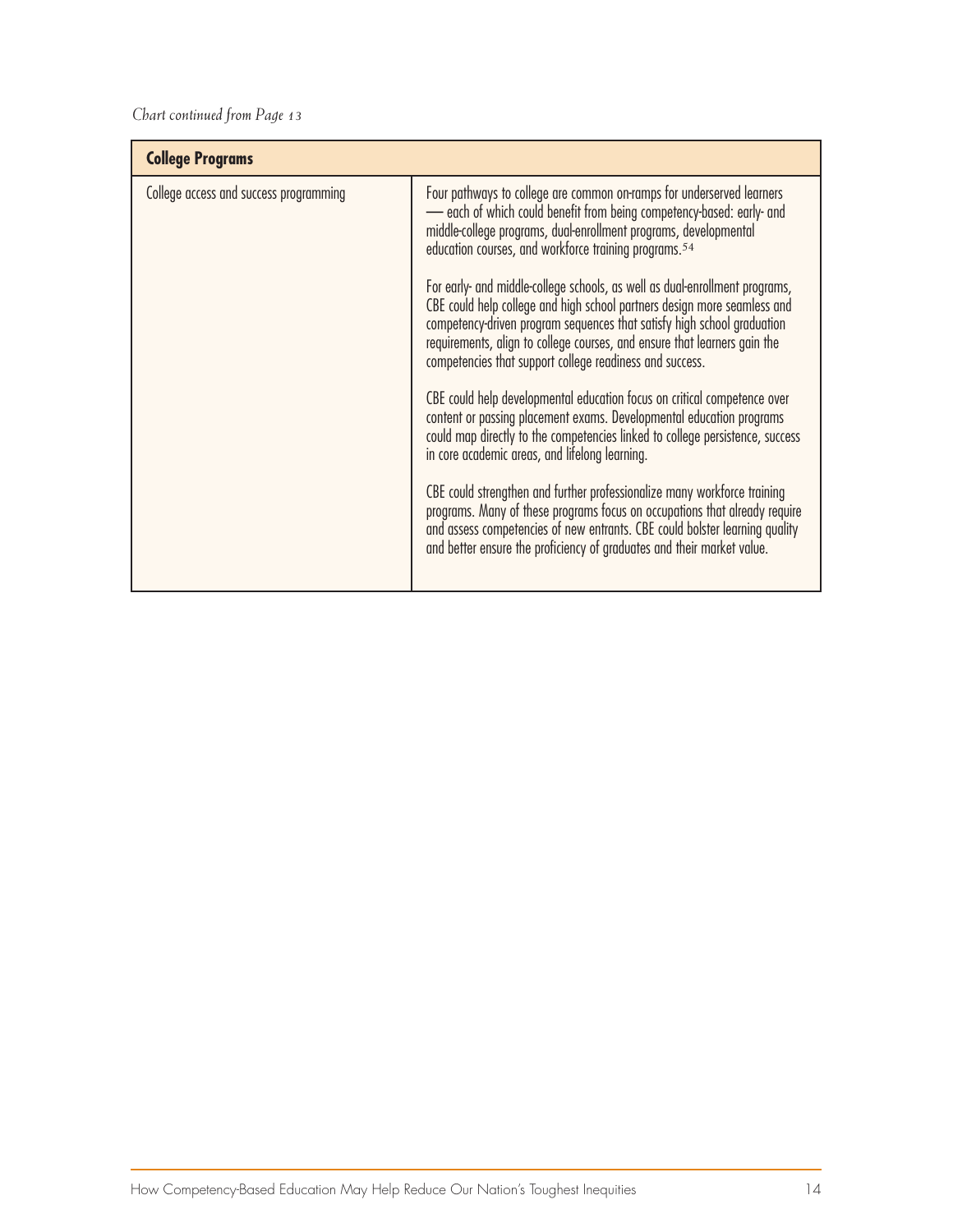## **Priority Program Types for CBE Providers**

For CBE to make substantial and sustained headway in reducing inequities, it isn't enough to offer quality CBE programs. These programs also must link directly to career pathways that promote graduates' social and economic stability and advancement. CBE programs should lead to credentials of value in high-growth and high-need occupations. CBE programs need to go beyond recruiting underserved learners and produce proficient and prepared graduates who build, strengthen, and protect communities.

#### **CBE Programs for Frontline Community Workers**

Inequity does not start or end with postsecondary education. Those who attend college connect to a lifetime of environments, relationships, and experiences that either subject them to, or protect them from, everyday struggles that can lead to long-lasting inequities.55 CBE gives education providers a way to support and grow a state's or community's talent pool for frontline community work. This includes professionals who revitalize and stabilize neighborhoods, as well as those who educate and care for community members. CBE could make huge strides at leveling the playing field that begins at birth, ensuring that, no matter where someone lives, that person can benefit from competent caretakers and community leaders, and eventually enroll in a credentialing program to develop his or her own competencies for an impactful role in the community. In this way, CBE can serve as a multigenerational approach that equips graduates and deploys them into positions that support and equip the next generation.

#### **CBE Programs in High-Growth Sectors**

To produce graduates who can compete and grow our economy, CBE programs must offer credentials in high-demand and high-growth fields<sup>56</sup> and anticipate skills that will be needed for the future of work. CBE's design allows for programs to respond to field and industry needs, as well as economic or societal changes. Broadly speaking, CBE can help give workers a foundation of employability skills that are portable across industries and over time. More specifically, CBE providers might consider programs in national high-growth fields, such as *business services, finance, health care, and education,* as well as high-growth areas that differ by state or region, such as *advanced manufacturing, automotive technology, biotechnology, construction, geospatial data, hospitality, information technology, and retail.*<sup>57</sup>

#### **CBE Programs in High-Need Industries**

As the baby boomers retire, large numbers of older adults are leaving jobs that need to be filled.<sup>58</sup> CBE programs can educate and prepare learners for these high-need roles in industries including *production, food prep and service, teaching, and management.* Again, programs will need to be flexible, and they must encourage learners to continue to adapt and grow their skills as industries evolve. Many of these fields intentionally seek diverse employees to reflect the customers and communities they serve, and to provide particular opportunities for underrepresented groups.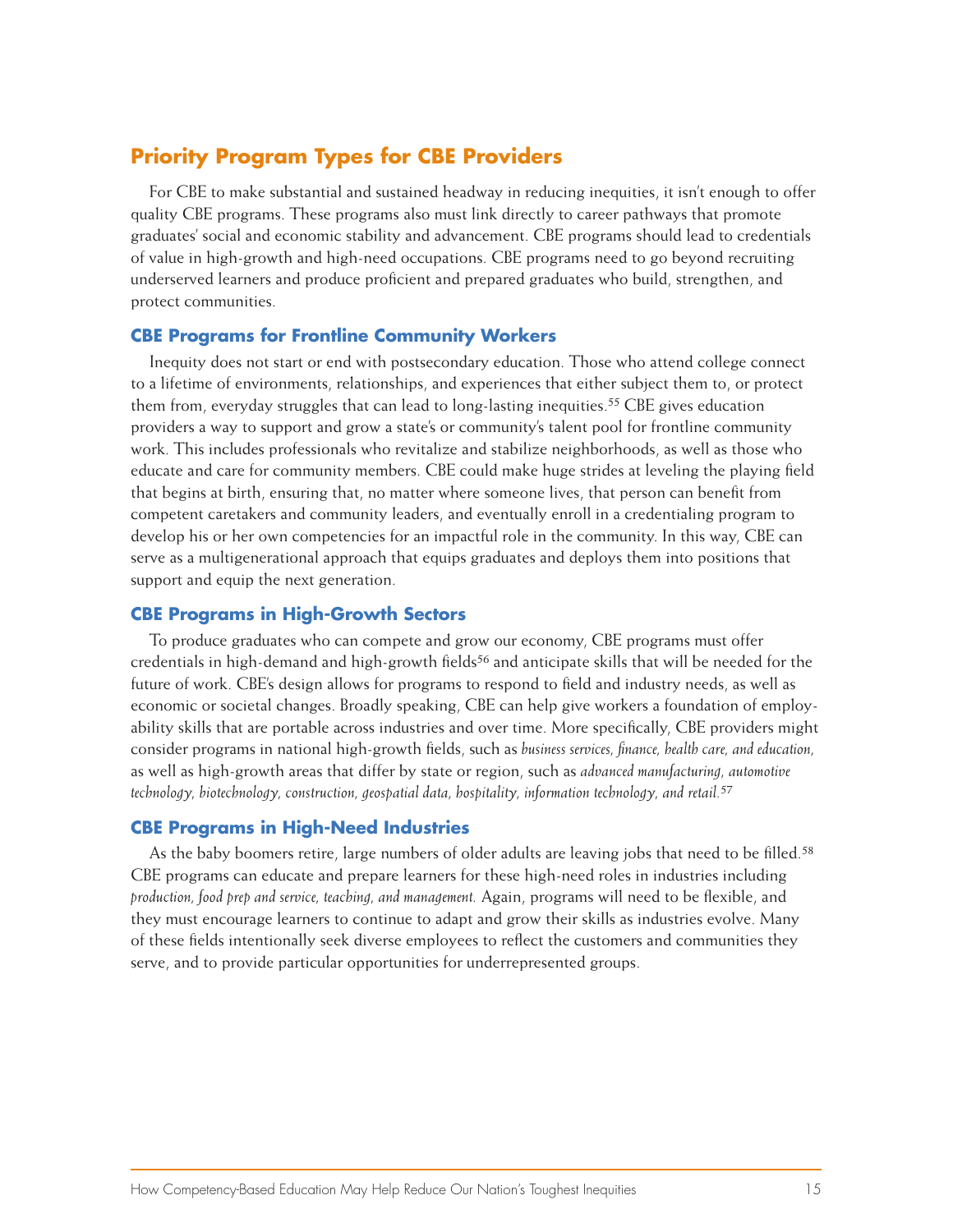| <b>Priority Program Types for CBE Providers</b> |                                                                                                                                                                                                                                                    |  |
|-------------------------------------------------|----------------------------------------------------------------------------------------------------------------------------------------------------------------------------------------------------------------------------------------------------|--|
| <b>Frontline Workers</b>                        | <b>Neighborhood Revitalizers</b><br>Economists, community developers, housing developers, construction workers, bankers                                                                                                                            |  |
|                                                 | <b>Educators</b><br>Early-childhood workers, teachers, youth workers, job trainers                                                                                                                                                                 |  |
|                                                 | <b>Medical and Mental Health Professionals</b><br>Medical practitioners including doctors, nurses, dentists; mental health professionals<br>including counselors, social workers, caseworkers, psychologists, psychiatrists                        |  |
| <b>High-Growth Fields</b>                       | • Business services<br>$\bullet$ Finance<br>• Health care<br>• Education<br>• Advanced manufacturing<br>• Automotive<br>• Biotechnology<br>• Construction<br>• Geospatial<br>• Hospitality<br>• Information technology<br>$\bullet$ Retail $^{59}$ |  |
| <b>High-Need Fields</b>                         | • Production<br>• Food prep and service<br>$\bullet$ Teaching<br>• Management                                                                                                                                                                      |  |

## **CBE for Education and Economic Advancement**

CBE is growing and becoming more popular at a time when the stakes have never been higher. Our country is rebuilding after the Great Recession, diversifying and bracing as baby boomers age and retire and the world becomes smaller and more interconnected. Postsecondary programs are forced to respond to today's changing learner as well as the rapidly evolving world of work. Meanwhile, equity gaps — in achievement, attainment, opportunities, and skills — persist. For the nation to increase the number of Americans with high-quality credentials, we must leverage the national excitement about CBE and direct it toward intentional planning of CBE programs that prepare a workforce for the future and provide pathways to equity and prosperity.<sup>60</sup>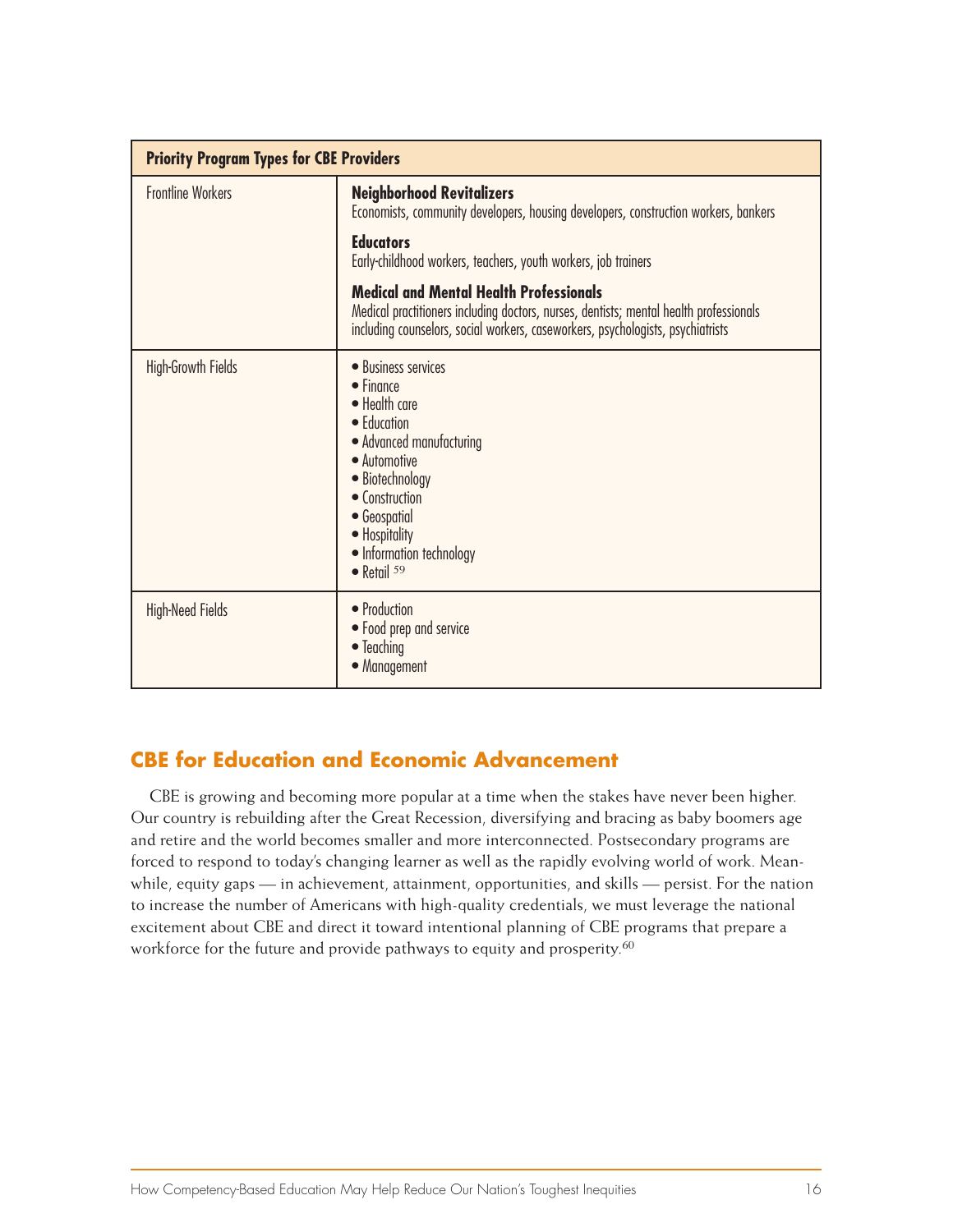## **Moving Forward**

#### **Prioritize the South**

Southern states have a disproportionate number of learners of color, the underemployed and unemployed, and adults with some college but no credential.

### **Prioritize Broad-Access Schools**

Community colleges, public colleges and universities, and for-profit colleges are most likely to serve underserved learners, and to already offer credentials in high-growth and high-need areas. New forms of credentials hold great promise, but the initial priority of CBE providers should be to transform or construct certificate and degree programs around CBE's shared design elements.<sup>61</sup>

#### **Prioritize Fields that are in High Demand and Build Communities**

More CBE providers should offer credentials in education, finance, community development, and health care. These fields have the potential for maximum impact in reducing persistent inequities. We need proficient and prepared professionals in these fields, especially in our most underserved communities.

#### **Engage Federal Policymakers**

Federal policymakers should establish equity as an absolute priority for [Experimental Sites,](https://experimentalsites.ed.gov/exp/index.html) First [in the World grants,](https://www.ed.gov/category/keyword/first-world-fitw-program) and [direct assessment](https://ifap.ed.gov/dpcletters/GEN1310.html). Colleges and universities offering CBE programs should be required to serve a certain percentage of underserved and historically underrepresented learners. CBE should become an acceptable aspect of federally funded college access and persistence programs, such as Trio and Upward Bound. The U.S. Department of Education should consider experimental sites that focus exclusively on high-growth and high-need industries at institutions serving large numbers of learners of color, the underemployed or unemployed, or returning adults. Federal policymakers should also ensure that any policy changes to Title IV support low-income learners' ability to attend and finish CBE programs.

### **Engage State Policymakers**

State policymakers should establish innovation funds for broad-access institutions to design CBE programs that support and serve learners of color, the underemployed or unemployed, and adults with some college but no credential. States should adjust or establish state-based scholarships to help these learners afford and attend CBE programs. State policymakers should provide flexibility and funding to CBE dual-enrollment programs.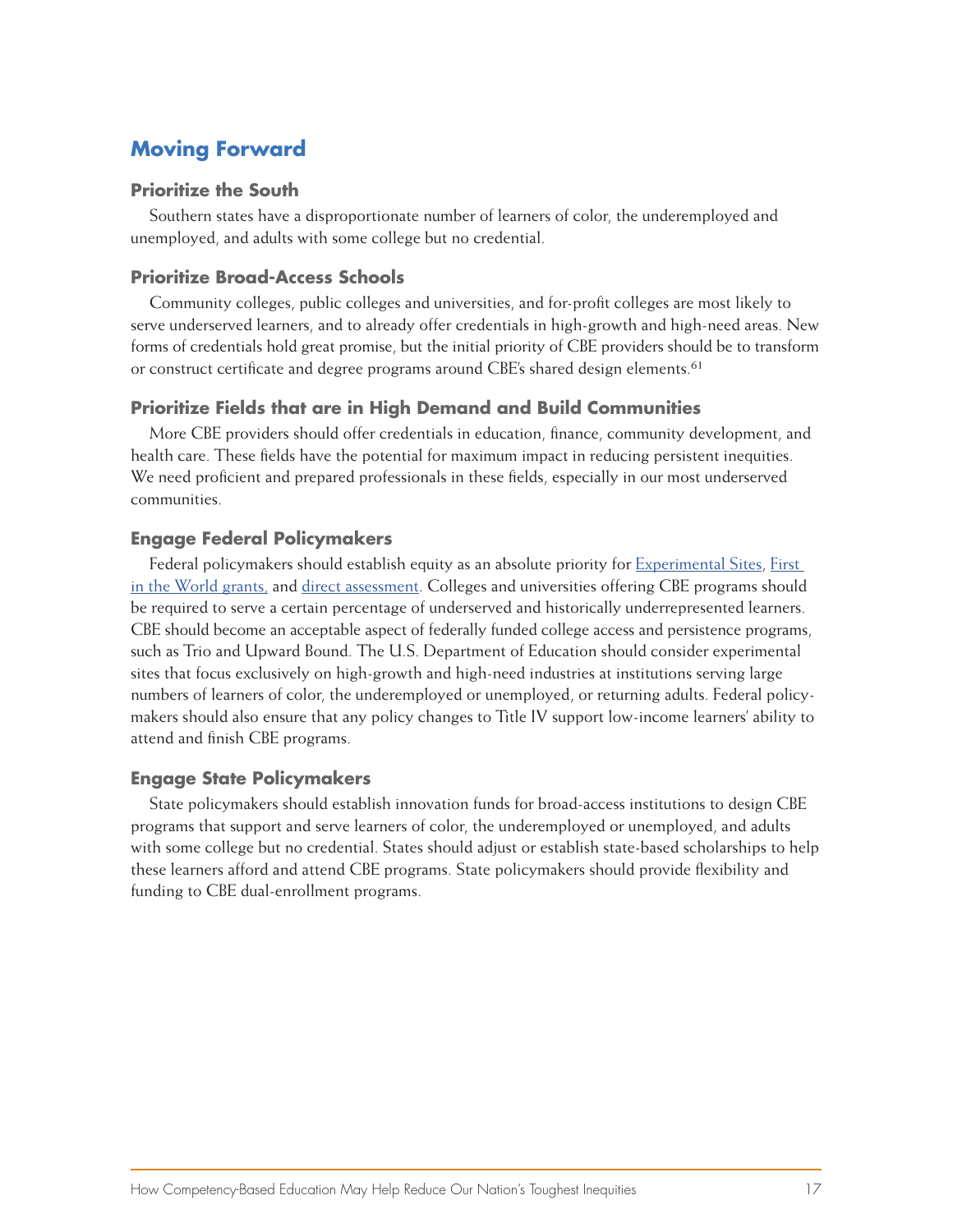## **References**

- <sup>1</sup> Putnam, Robert. *Our Kids: The American Dream in Crisis.* New York, NY: Simon and Schuster, 2015.
- <sup>2</sup> Lewis, Matthew W. et al. *Equity in Competency Education: Realizing the Potential, Overcoming the Obstacles.* Boston, MA: Jobs for the Future; Santa Monica, CA: Rand Corporation, 2014. http://www.jff.org/sites/default/files/publications/materials/Equity-in-Competency-Education-103014.pdf
- <sup>3</sup> Lumina Foundation. *Lumina Foundation's Equity Imperative.* Indianapolis, IN: Author, 2014. https://www.nacada.ksu.edu/Portals/0/Events/Winter/WinterSeminar/2015/Lumina's%20Equity%20Imperative.pdf
- 4 Stated by Undersecretary Ted Mitchell to the Competency-Based Education Network on July 21, 2015.
- $5$  Figures on the number of CBE programs in the United States were reported to Lumina Foundation by Michael Offerman. In 2015, Public Agenda conducted the first-ever national survey of CBE programs in August 2015 and reported updated numbers in its survey brief: Public Agenda. *A Research Brief on the Survey of Shared Design Elements & Emerging Practices of Competency-Based Education Programs.* Brooklyn, NY: Author, 2015.
- <sup>6</sup> Adapted from: Public Agenda. *Shared Design Elements and Emerging Practices of Competency-Based Education Programs.* Brooklyn, NY: Public Agenda, 2015. http://www.cbenetwork.org/sites/457/uploaded/files/Shared\_Design\_Elements\_Notebook.pdf
- <sup>7</sup> As evidenced by *TILT* Higher Ed., a project started at University of Illinois Champaign-Urbana, and now housed at University of Nevada, Las Vegas. For more information: https://www.unlv.edu/provost/teachingandlearning
- 8 The National Indian Education Association (NIEA) reports Native Americans are more likely to live in poverty than any other racial or ethnic group. http://www.niea.org/our-story/history/information-on-native-students/
- <sup>9</sup> Lumina Foundation, *Equity Imperative.*
- <sup>10</sup> Harper, Shaun R. *Black Male Success in Higher Education.* Philadelphia, PA: Trustees of the University of Pennsylvania, 2014; Schneider, Barbara, Sylvia Martinez, and Ann Owens. "Barriers to Educational Opportunities for Hispanics in the United States." In *Hispanics and the Future of America,* edited by Marta Tienda and Faith Mitchell, 179-227. Washington, DC: The National Academies Press, 2006; the NIEA's data on education attainment of Native American learners. http://www.niea.org/our-story/history/information-on-native-students/
- $11$  For more on how to create a culturally responsive postsecondary environment, particularly for black learners, see: Southern Education Foundation. *Untold Barriers for Black Students in Higher Education: Placing Race at the Center of Developmental Education.* Atlanta, GA: Author, 2017. http://www.southerneducation.org/UntoldBarriersForBlackStudentsInHigherED?utm\_source=Report%20 Downloads&utm\_campaign=Untold%20Barriers%20for%20Black%20Students%20Report&utm\_ medium=webpage
- <sup>12</sup> Public Agenda, *Shared Design Elements and Emerging Practices.*
- <sup>13</sup> See the anti-deficit framework proposed in: Shaun Harper, *Black Male Success in Higher Education.*
- <sup>14</sup> Public Agenda, *A Research Brief on the Shared Design Elements.*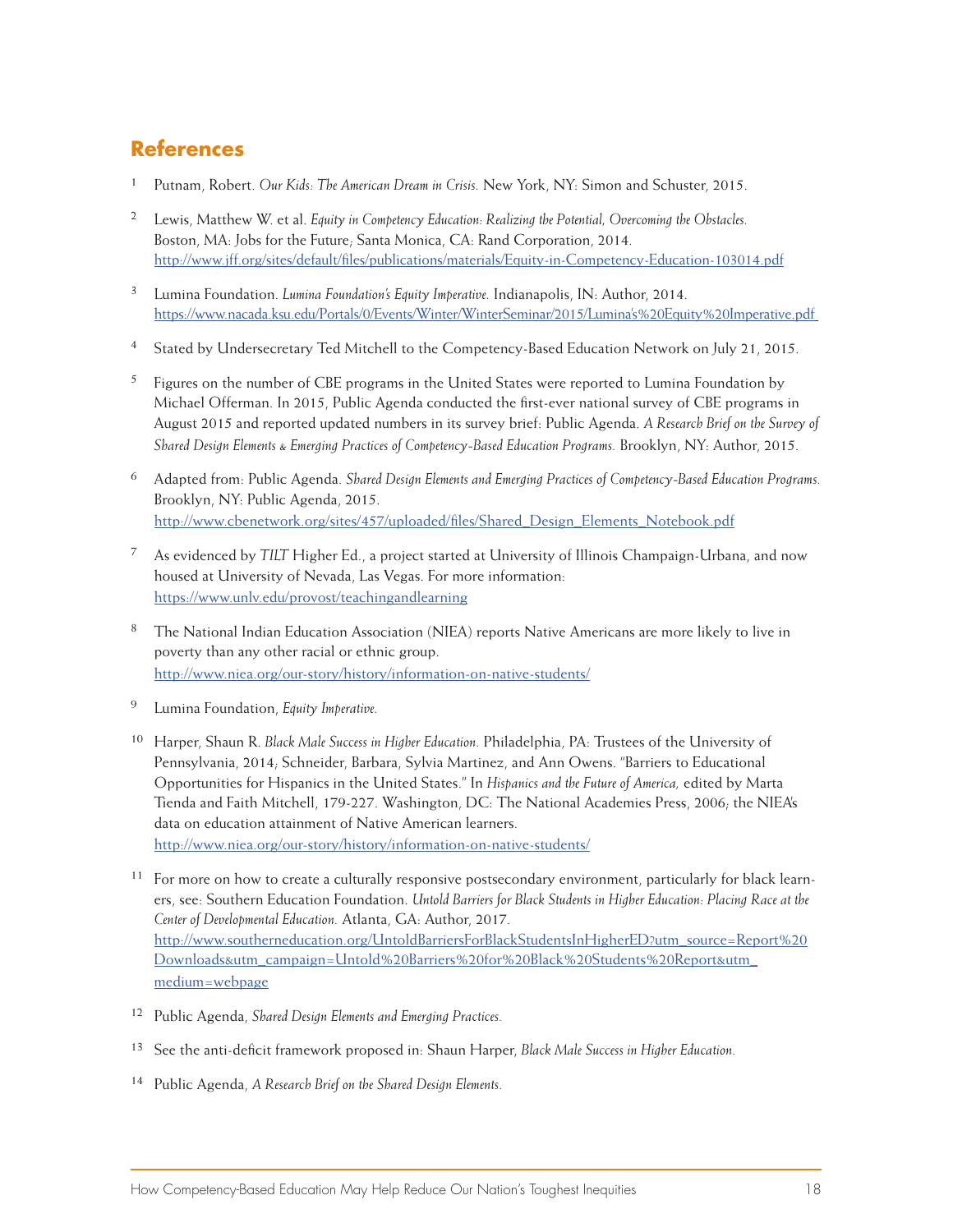- <sup>15</sup> Baum, Sandy. "Where do African American students go to college?" *Urban Wire,* August 22, 2013. http://www.urban.org/urban-wire/where-do-african-american-students-go-college
- <sup>16</sup> Excelencia in Education. *Latino College Completion: United States.* Washington, DC: Author, n.d. http://www.edexcelencia.org/sites/default/files/Exc2014-50StateFS-National.pdf
- <sup>17</sup> Baum, "Where do African American students go to college?"
- 18 See data released by the National Indian Education Association (NIEA). http://www.niea.org/our-story/history/information-on-native-students/
- 19 As of April 7, 2017, as reported by the Bureau of Labor Statistics, United States Department of Labor.
- 20 As reported by Gallup in March 2017.
- <sup>21</sup> See Carnevale, Anthony P. and Ban Cheah. *From Hard Times to Better Times: College Majors, Unemployment, and Earnings.* Washington, DC: Georgetown University Center of Education and the Workforce, 2015. https://cew.georgetown.edu/wp-content/uploads/HardTimes2015-Report.pdf
- <sup>22</sup> Carnevale, Anthony P. and Stephen J. Rose. *The Economy Goes to College: The Hidden Promise of Higher Education in the Post-Industrial Service Economy.* Washington, DC: Georgetown University Center on Education and the Workforce, 2015. https://cew.georgetown.edu/wp-content/uploads/EconomyGoesToCollege.pdf
- <sup>23</sup> Lumina Foundation. *Strategic Plan 2013 to 2016.* Indianapolis, IN: Author, 2013. https://www.luminafoundation.org/files/resources/2013-lumina-strategic-plan.pdf
- <sup>24</sup> Public Agenda, *Shared Design Elements and Emerging Practices.*
- <sup>25</sup> As reported by the U.S. Bureau of Labor Statistics, these are the U.S. regions and states with the highest levels of unemployment as of October 20, 2015. U.S. Bureau of Labor Statistics. "Economic News Release." Last modified May 19, 2017. https://www.bls.gov/news.release/laus.nr0.htm
- 26 Shapiro, Doug et al. Signature Report 7: Some College, No Degree: A National View of Students with Some College Enrollment, but No Completion. Herndon, VA: National Student Clearinghouse Research Center, 2014. https://nscresearchcenter.org/wp-content/uploads/NSC\_Signature\_Report\_7.pdf
- <sup>27</sup> Public Agenda, *Shared Design Elements and Emerging Practices.*
- <sup>28</sup> As of 2010, the U.S. Department of Education reported these 10 states had the lowest college attainment rates. U.S. Department of Education. "New State-by-State College Attainment Numbers Show Progress Toward 2020 Goal." July 12, 2012. https://www.ed.gov/news/press-releases/new-state-state-college-attainment-numbers-show-progress-toward-2020-goal
- <sup>29</sup> Lumina Foundation. *Connecting Credentials: Making the Case for Reforming the U.S. Credentialing System.* Indianapolis, IN: Author, 2015. http://connectingcredentials.org/wp-content/uploads/2015/06/MakingTheCase-6-8-15.pdf
- <sup>30</sup> Kirst, Michael and Mitchell Stevens, eds. *Remaking College: The Changing Ecology of Higher Education.*  Palo Alto, CA: Stanford University Press, 2015.
- <sup>31</sup> Lumina Foundation, *Connecting Credentials.*
- <sup>32</sup> See an example competency framework for nursing, published by the Massachusetts Action Coalition Future of Nursing. http://www.mass.edu/nahi/documents/Toolkit-First%20Edition-May%202014-r1.pdf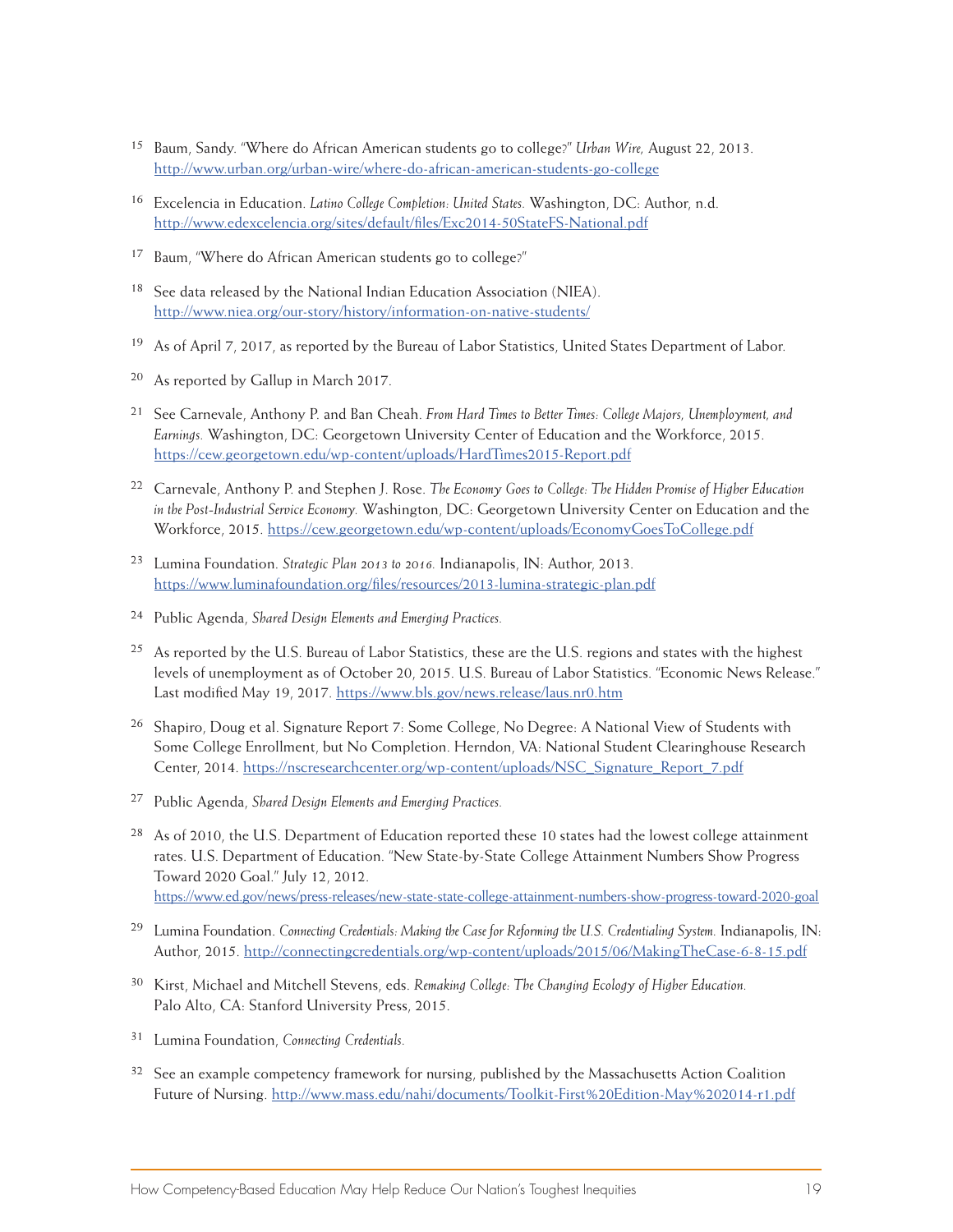- <sup>33</sup> The Chronicle of Higher Education. "Graduation rates by state." n.d. http://collegecompletion.chronicle.com/
- 34 Hagel, John et al. "The lifetime learner: A journey through the future of postsecondary education." *Deloitte University Press,* October 27, 2014. https://dupress.deloitte.com/dup-us-en/industry/public-sector/future-of-online-learning.html
- <sup>35</sup> Carnevale, Anthony, Nicole Smith, and Jeff Strohl. *Recovery:* Job Growth and Education Requirements through 2020. Washington, DC: Center on Education and the Workforce at Georgetown University, 2013.
- <sup>36</sup> Selingo, Jeffrey. *College (Un)bound: The Future of Higher Education and What it Means for Students. Boston, MA:* Houghton Mifflin Harcourt, 2013.
- <sup>37</sup> Public Agenda. *The Competency-Based Education Ecosystem Framework.* Brooklyn, NY: Author, 2015; Lumina Foundation, *Connecting Credentials.*
- <sup>38</sup> Deming, David, Claudia Goldin, and Lawrence Katz. "For-Profit Colleges," *Future of Children,* 23(2013): 137-163. https://scholar.harvard.edu/files/ddeming/files/deming\_foc\_final.pdf
- <sup>39</sup> *Ibid.*
- <sup>40</sup> Carey, Kevin. *The End of College: Creating the Future of Learning and the University of Everywhere.* New York, NY: Riverhead Books, 2015.
- <sup>41</sup> Competency-based Education Network. *Quality Principles and Standards for Competency-Based Education Programs.* Nashville, TN. 2017. http://www.cbenetwork.org/sites/457/uploaded/files/CBE17\_\_Quality\_Standards\_FINAL.pdf
- 42 http://www.wiche.edu/passport/home
- <sup>43</sup> Harper, *Black Male Success in Higher Education;* NIEA's data on Native American student demographics. http://www.niea.org/our-story/history/information-on-native-students/
- <sup>44</sup> Adelman, Clifford. *The Toolbox Revisited: Paths to Degree Completion from High School Through College.* Washington, DC: U.S. Department of Education, 2006. http://www.avid.org/dl/res\_research/research\_thetoolboxrevisited.pdf
- <sup>45</sup> Sturgis, Chris et al. *Clearing the Path: Creating Innovation Space for Serving Over-Age, Under-Credited Students in Competency-Based Pathways.* Vienna, VA: iNACOL, 2010. http://www.inacol.org/wp-content/uploads/2015/02/clearing-the-path.pdf
- <sup>46</sup> Pellegrino, James W., and Margaret L. Hilton, eds. *Education for Life and Work: Developing Transferable Knowledge and Skills in the 21st Century.* National Academies Press, 2012.
- <sup>47</sup> Lerner, Jennifer Brown, and Betsy Brand. *The College Ladder: Linking Secondary and Postsecondary Education for Success for All Students.* Washington, DC: American Youth Policy Forum, 2006. http://www.aypf.org/publications/The%20College%20Ladder/TheCollegeLadderlinkingsecondaryand postsecondaryeducation.pdf
- <sup>48</sup> Webb, Michael, and Carol Gerwin. *Early College Expansion: Propelling Students to Postsecondary Success, at a School Near You.* Boston, MA: Jobs for the Future, 2014. http://www.jff.org/sites/default/files/publications/materials/Early-College-Expansion\_031714.pdf